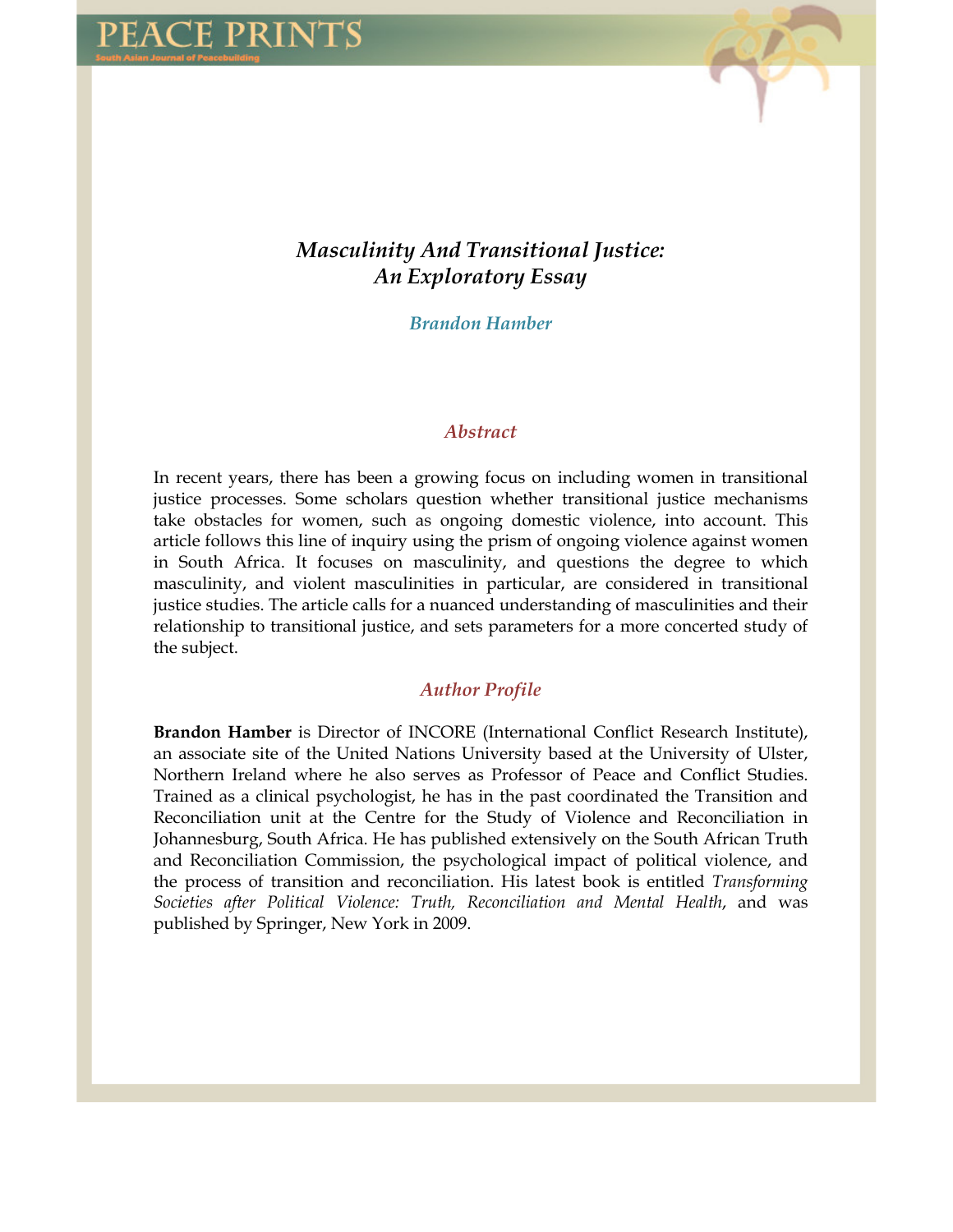## Acknowledgement

This essay was first published in the International Journal of Transitional Justice, Vol. 1, 2007, 375-390. It is reproduced here with the kind permission of Oxford University Press.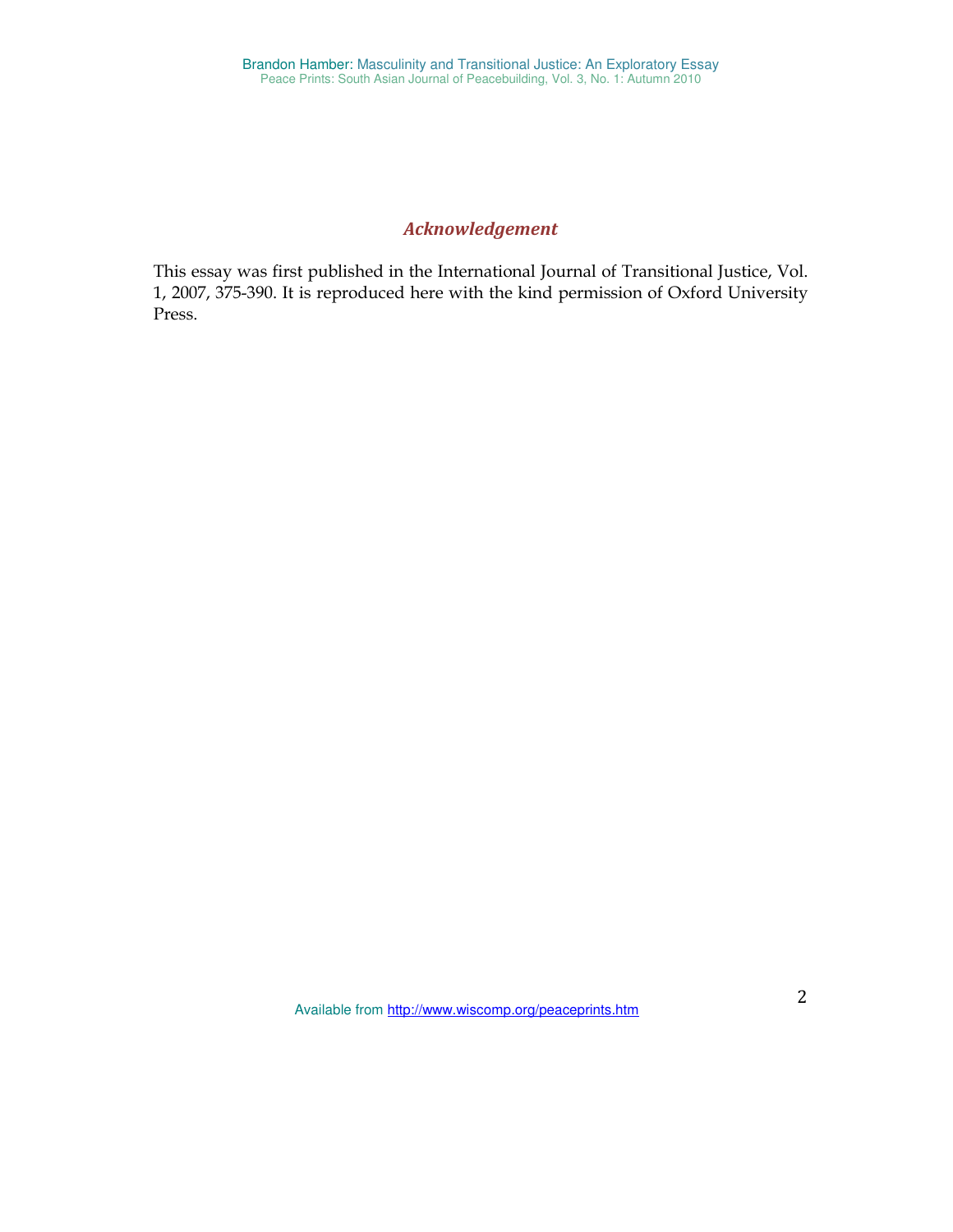# Introduction

The capacity of transitional justice mechanisms to prevent violence, develop a human rights culture or generally contribute to human security in societies in transition has not been thoroughly evaluated. Questions remain regarding the impact of learning about and documenting human rights violations, for example via a truth commission<sup>1</sup>. There is little empirical evidence to demonstrate that lessons from transitional justice processes are generalised to the prevention of other types of violence, such as that based on gender in the wake of political conflict.

Such questions risk overloading transitional justice mechanisms with aims that are beyond their influence. Yet, societies emerging from conflict face a plethora of issues of security, social exclusion and poverty that extend beyond the conventional political arena. A broader view of justice that embraces social justice seems necessary. With regard to gender in particular, a more comprehensive analysis of transitional justice – one that takes 'intersectionality'<sup>2</sup> into account – is needed.<sup>3</sup> Christine Bell argues that we should not try to make a feminist notion of justice fit transitional justice processes but rather ask how transitional justice helps or hinders projects to secure material gains for women.<sup>4</sup> Meanwhile, the roles of men and of masculinity as cross-cutting themes within such a debate are largely unexplored.

<sup>1</sup> Tristan Anne Borer, ed., Telling the Truths: Truth Telling and Peace Building in Post-Conflict Societies (Indiana: University of Notre Dame Press, 2006); Brandon Hamber, '"Nunca Más'' and the Politics of Person: Can Truth Telling Prevent the Recurrence of Violence?' in Telling the Truths: Truth Telling and Peace Building in Post-conflict Societies,

ed. Tristan Anne Borer (Indiana: University of Notre DamePress, 2006).<br><sup>2</sup> A definition of intersectionality is challenging and the subject of much academic debate. See for example, Rooney and Ní Aoláin's article in this issue, as well as the recent special issue on intersectionality in Politics & Gender 3(2) (2007). The central premise of the concept is that identities are 'integrated' and 'mutually constitutive,' or that gender differences must be understood 'within a particular context and in connection with other aspects of identity, both individual and collective.' (Editorial Comment, Intersectionality,' Politics & Gender 3(2) (2007): 229). In other words, as Eilish Rooney notes, intersectionality provides a framework for analysis 'of how gender relations, class relations and configurations of ethnicity and race are interwoven in the structural make-up of a given society.' (Eilish Rooney, 'Engendering Transitional Justice: Questions of Absence and Silence,' International Journal of Context and Law 3(2) (2007): 98).<br><sup>3</sup> Booney, ik

Rooney, ibid.

<sup>4</sup> Christine Bell and Catherine O'Rourke, 'Does Feminism Need a Theory of Transitional Justice? An Introductory Essay,' The International Journal of Transitional Justice 1(1) (2007): 23–44.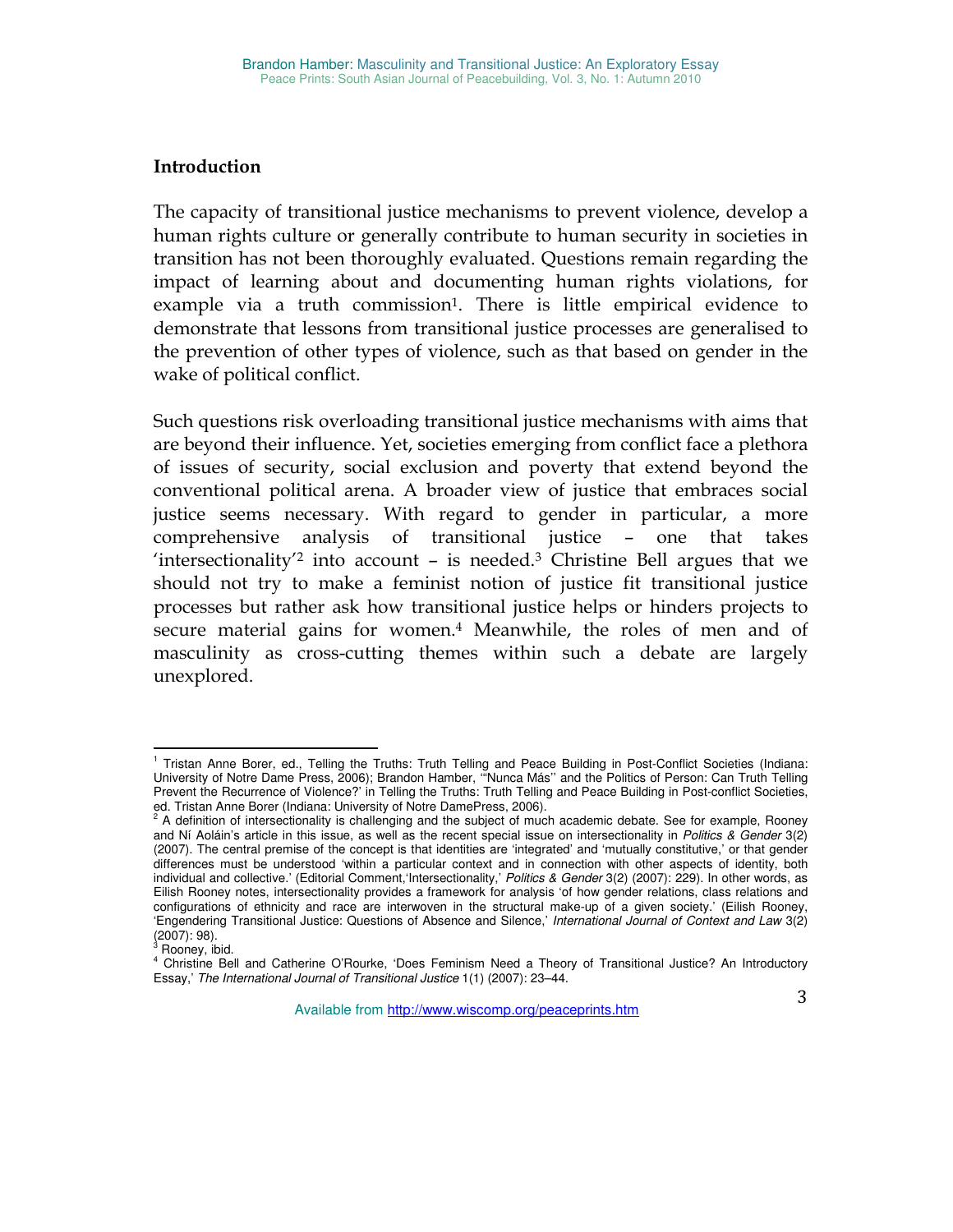This article is intended as an exploratory essay on masculinity and transitional justice. It aims to set parameters within which a more concerted study of the subject could be undertaken. The article questions the degree to which violent masculinities in particular are taken into account in societies in transition and in the study of transitional justice. It begins by outlining some of the key literature on masculinity. It then addresses the debate in South Africa, where the literature on masculinity is burgeoning, and uses the South African case as a prism to raise questions about the relationship between transitional justice and violent masculinities. It calls for a nuanced understanding of masculinity within transitional justice debates.

The article concludes with four key points relevant to a new theoretical and research agenda. First, it recommends a greater focus on the issue of masculinity in transitional justice research and practice. Second, it highlights the dangers of an approach to masculinity that treats 'men' as an interest group devoid of a gendered analysis. Third, the article criticises responses to the questions raised by masculinity that centre on the 'crisis in masculinity' discourse. Finally, it highlights the importance of considering how transitional justice mechanisms infused with a greater understanding of masculinity can influence types of violence (such as intimate partner violence) traditionally seen as outside their focus.<sup>5</sup>

# Masculinity: An Open Field

 $\overline{a}$ 

In recent years, there has been a growing focus on including women in transitional justice processes. This has involved, inter alia, an improved sensitivity to the concerns of women in processes such as national reparations

<sup>&</sup>lt;sup>5</sup> Rachel Jewkes uses the term 'intimate partner violence' to describe 'physical violence directed against a woman by a current or ex-husband or boyfriend .... Intimate partner violence often includes sexual violence and can also include psychological abuse; both these forms of abuse often, but not always, accompany physical violence.' (Rachel Jewkes, 'Intimate Partner Violence: Causes and Prevention,' The Lancet 359 (2002): 1423). That said, there is confusion in the literature as to whether the term includes sexual violence. In this article, the terms 'intimate partner violence' and 'domestic violence' include the full gamut of violence Jewkes outlines in the quote above.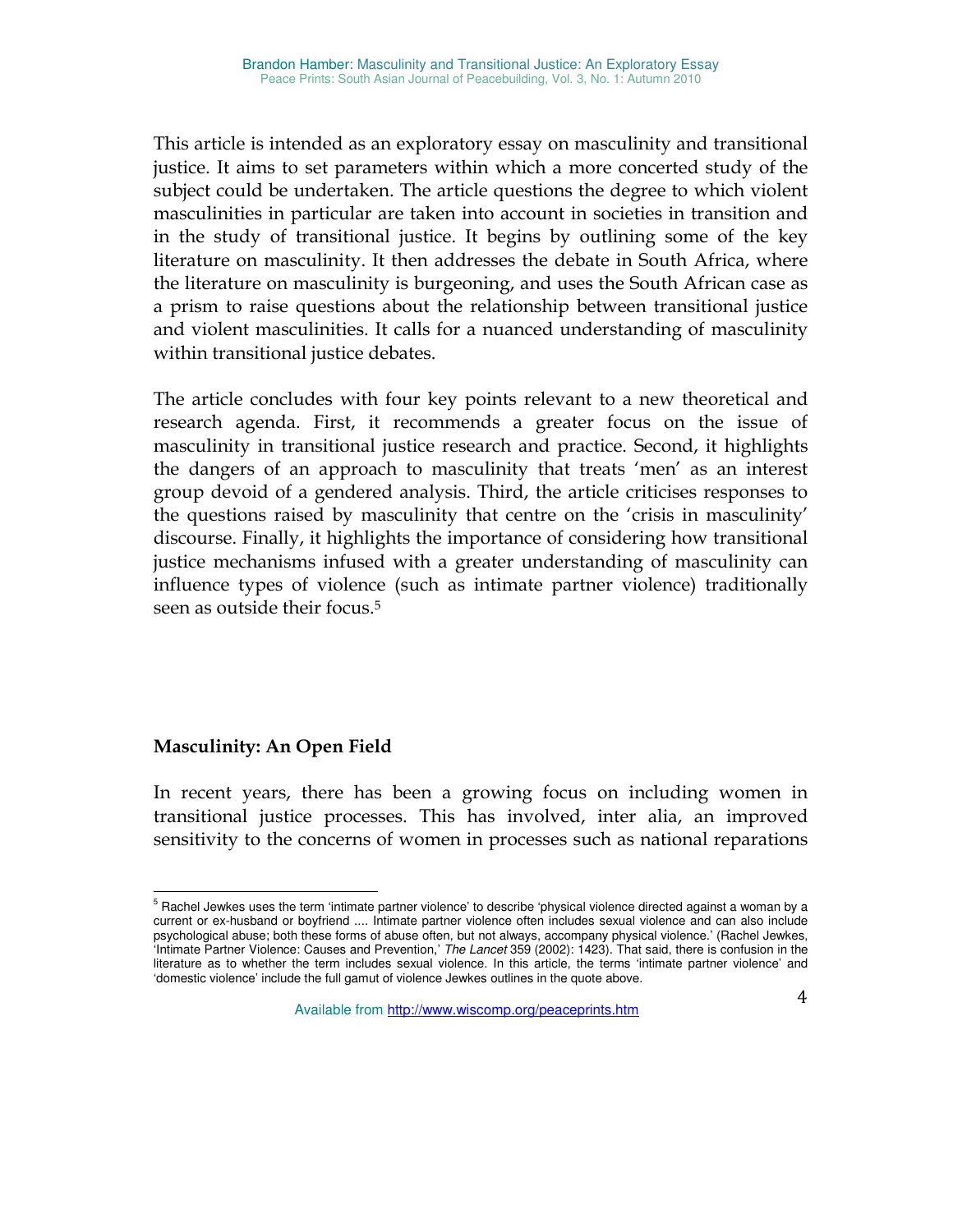programs,<sup>6</sup> the International Criminal Tribunals for the former Yugoslavia and Rwanda (ICTY and ICTR)<sup>7</sup> and truth commission hearings and final reports.<sup>8</sup> Such changes, although they represent progress, have been criticised because of the lack of capacity of such institutional reforms 'to deliver feminist transformation and the tendency of interim reforms to produce new obstacles for women.'<sup>9</sup> A move beyond thinking about women in transitional justice to thinking about the role of gender more broadly, including a focus on men, has also been advocated.<sup>10</sup> To date, however, studies on masculinity and transitional justice are all but nonexistent.

Masculinity studies, largely in sociology and psychology, have in turn said little about political transitions or transitional justice. That said, the study of masculinity itself is still developing. The sociology of masculinity, which has until recently largely focused on Western masculinities, only came into its own in the second half of the 20th century.<sup>11</sup> The study of masculinities in Africa is still in its infancy.<sup>12</sup> Although the topic is mentioned in some peacebuilding research that explores gender questions,<sup>13</sup> a systematic treatment of the subject is not readily available. The psychology of masculinity, or more precisely psychologists attempting to understand the male psyche, has been part of the discipline for over a century, but critical analyses of the interrelationship between psychology and a gendered social context are limited. Where the study of the psychology of men exists, it is clinical and largely experimental,<sup>14</sup> although the last decade has seen a growing number of studies on masculinity

<sup>&</sup>lt;sup>6</sup> Ruth Rubio-Marín, ed., *What Happened to the Women? Gender and Reparations for Human Rights Violations (New* York: Social Science Research Council, 2006).

 $\frac{7}{1}$  Bell and O'Rourke supra n 4.

<sup>8</sup> Beth Goldblatt and Sheila Meintjies, 'Gender and the Truth and Reconciliation Commission' (Johannesburg: Unpublished submission to the South African Truth and Reconciliation Commission, 1997).

<sup>9</sup> Bell and O'Rourke, supra n 4 at 33.

<sup>&</sup>lt;sup>10</sup> Rooney, supra n 2.

<sup>&</sup>lt;sup>11</sup> Stephen Whitehead and Frank Barrett, 'The Sociology of Masculinity,' in The Masculinities Reader, ed. Stephen Whitehead and Frank Barrett (Cambridge: Polity, 2005).

 $12$  See for example, Lisa A. Lindsay and Stephan F. Miescher, ed., Men and Masculinities in Modern Africa (Portsmouth, NH: Heinemann, 2003); Robert Morrell, ed., *Changing Men in Southern Africa* (London: Zed Books, 2001); Lahoucine Ouzgane and Robert Morrell, ed., African Masculinities: Men in Africa from the Late Nineteenth

*Century to the Present* (Basingstoke: Palgrave Macmillan, 2005); and footnote 28 below.<br><sup>13</sup> For example, Gender Action for Peace and Security, 'Report on Involving Men in the Implementation of UN Security Council Resolution 1325 on Women, Peace and Security Based on the Gender Action for Peace and Security (GAPS) Event Hosted by the Canadian High Commission' (Canada House, London: GAPS, 2007); Sheila Meintjies, Anu Pillay and Meredith Turshen, 'There Is No Aftermath for Women,' in The Aftermath: Women in Post-Conflict Transformation, ed. Sheila Meintjies, Anu Pillay and Meredith Turshen (London: Zed Books, 2001); Mireille Widmer, '"Real Men'' without Guns,' *New Routes: A Journal of Peace Research and Action* 11(4) (2006): 12–14.<br><sup>14</sup> See the journal, Psychology of Men and Masculinity.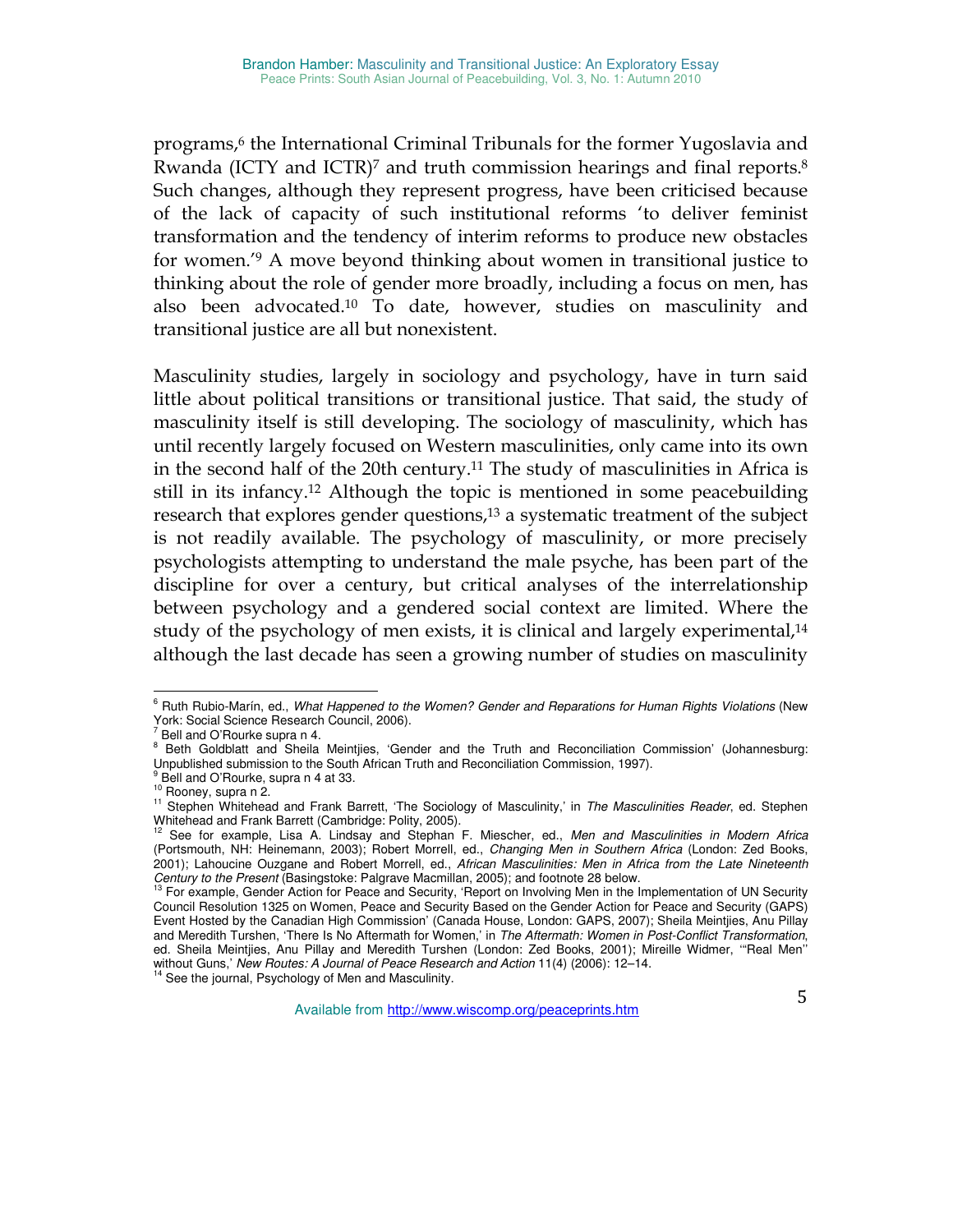in discursive and critical psychology.<sup>15</sup> In the legal field, masculinity has been largely restricted to the field of criminology<sup>16</sup> and family law.<sup>17</sup>

Clearly, there is a vast literature on masculinity,<sup>18</sup> with some 700 references identified in sociology alone.<sup>19</sup> The Men's Bibliography, <sup>20</sup> an online resource, lists 17,300 books and articles on a wide range of subjects. A full review is beyond the scope of this article. That said, masculinity, because of its nature and being 'unhave-able'<sup>21</sup> is not an object around which a coherent science can be developed.<sup>22</sup> One of the best-kept secrets in the literature on masculinity, according to Kenneth Clatterbaugh, is that 'we have an extremely ill-defined idea of what we are talking about.<sup>'23</sup> There is a need to theorise masculinities,<sup>24</sup> and theorising about masculinity in transitional justice is an open field.

Most theorists and researchers working on this subject argue that it is more accurate to talk of masculinities than of masculinity.25 There are multiple masculinities<sup>26</sup> and as many masculinities as there are men.<sup>27</sup> In South Africa, research on masculinity in transition is burgeoning, and some of the views emerging from this work are instructive.<sup>28</sup> For example, it has been asserted

<sup>&</sup>lt;sup>15</sup> See for example, Desmond Painter, Martin Terre Blanche and Jill Henderson, 'Critical Psychology in South Africa: Histories, Themes and Prospects,' Annual Review of Critical Psychology 5 (2006); Margaret Wetherell and Nigel Edley, 'Negotiating Hegemonic Masculinity: Imaginary Positions and Psycho-discursive Practices,' Feminism &

*Psychology* 9(3) (1999). Also see selected essays in the *International Journal of Critical Psychology.*<br><sup>16</sup> See for example, Judith Allen, 'Men, Crime and Criminology: Recasting the Questions,' *International Journal of* Sociology of Law 17(1) (1989): 19–39; Richard Collier, 'Men, Masculinities and Crime,' in The Blackwell International Companion to Criminology, ed. Colin Sumner (Oxford: Blackwell, 2003); Richard Collier, 'Reflections on the Relationship between Law and Masculinities: Rethinking the "Man Question",' Current Legal Problems 56 (2003): 345–

<sup>402.&</sup>lt;br><sup>17</sup> See for example, the subsection entitled 'Divorce, Separation and Child Custody' in *The Men's Bibliography: A* Comprehensive Bibliography of Writing on Men, Masculinities, Gender and Sexualities, compiled by Michael Flood, 16th edition (2007), http://mensbiblio.xyonline.net.

Tim Edwards, Cultures of Masculinity (New York: Routledge, 2006).

<sup>&</sup>lt;sup>19</sup> Stephen Whitehead, Men and Masculinities (Cambridge: Polity, 2006).

<sup>&</sup>lt;sup>20</sup> Flood, supra n 17.

<sup>&</sup>lt;sup>21</sup> Edwards, supra n 18 at 1.

 $^{22}$  Robert William (now Raewyn) Connell, 'The Social Organization of Masculinity,' in Whitehead and Barrett, supra n 11.

<sup>&</sup>lt;sup>23</sup> Kenneth Clatterbaugh, 'What Is Problematic About Masculinities?' Men and Masculinities 1(1) (1998): 28.

<sup>&</sup>lt;sup>24</sup> Harry Brod and Michael Kaufman, ed., Theorizing Masculinities (California: Sage, 1994).

<sup>&</sup>lt;sup>25</sup> Arthur Brittan, 'Masculinities and Masculinism,' in Whitehead and Barrett, supra n 11; Whitehead and Barrett, supra

n 11.<br><sup>26</sup> Connell, supra n 22.

 $^{27}$  John MacInnes, 'The Crisis of Masculinity and the Politics of Identity,' in Whitehead and Barrett, supra n 10.

 $^{28}$  See for example, Mamphela Ramphele, 'Teach Me How to Be a Man: An Exploration of the Definition of Masculinity,' in *Violence and Subjectivity*, ed. Veena Das et al. (Berkeley: University of California Press, 2000); Robert Morrell, 'The Times of Change: Men and Masculinity in South Africa,' in Morrell; Graeme Reid and Liz Walker, 'Masculinities in Question,' in Men Behaving Differently: South African Men since 1994, ed. Graeme Reid and Liz Walker (Cape Town: Double Storey Books, 2005); Liz Walker, 'Men Behaving Differently: South African Men since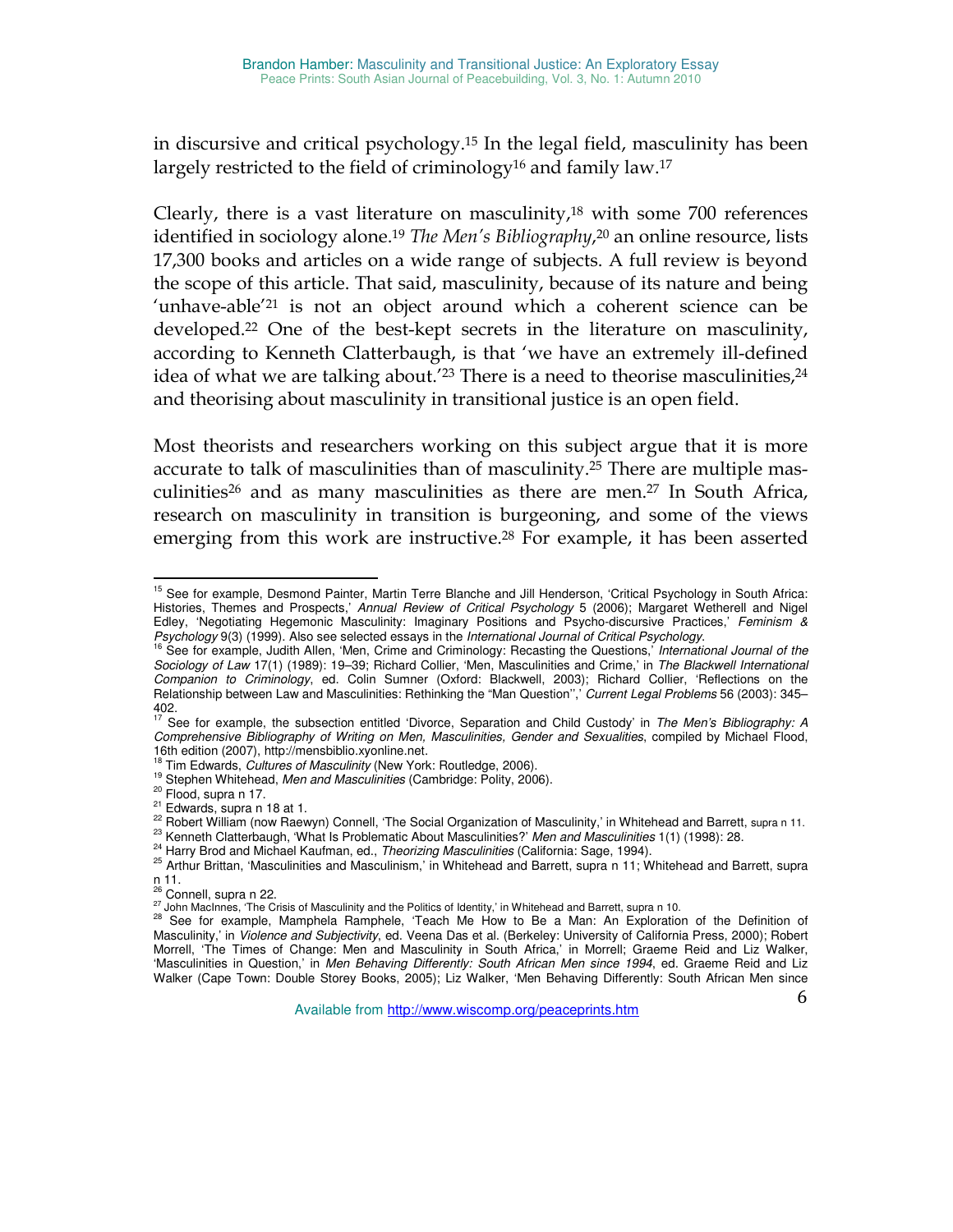that stereotypes dominate views of men in South Africa and fail to capture masculine diversity,<sup>29</sup> as well as that there is no typical South African man.<sup>30</sup> What could be more different in South Africa, Robert Morrell asks, than the 'image of a grim-faced, rifle-toting soldier clad in camouflage gear, patrolling the streets of a township and a colourful cross-dresser, strutting his stuff in a gay pride march?'<sup>31</sup> Such questions could apply to many societies around the world.

In a similar vein, the international literature on masculinity generally suggests that masculinities are not uniform and that power relations exist within them. There are subordinate and marginal masculinities,<sup>32</sup> as well as hegemonic masculinities.<sup>33</sup> As Raewyn Connell writes,

we have to unpack the milieux of class and race and scrutinise the gender relations operating within them. There are, after all, gay black men and effeminate factory hands, not to mention middle-class rapists and crossdressing bourgeois.<sup>34</sup>

In South Africa, any discussion of masculinity must be infused with an analysis that addresses different racial and class positions, not to mention sexual locations. Such an analysis also must recognise that all masculinities influence one another.<sup>35</sup> Although white masculinity has been hegemonic in South Africa, urban black and rural African masculinities are now jostling for ascendancy.<sup>36</sup> New masculinities are developing, as is true the world over.

Despite the complexities of trying to define masculinity, $37$  Stephen Whitehead and Frank Barrett do so in terms of 'behaviours, languages and practices, existing in specific cultural and organisational locations, which are commonly

<sup>1994,&#</sup>x27; Culture, Health & Sexuality 7(3) (2005): 225–238. Thokozani Xaba, 'Masculinity and Its Malcontents: The Confrontation between "Struggle Masculinity'' and "Post-Struggle'' Masculinity (1990–1997),' in Morrell, supra n 12. <sup>29</sup> Morrell, supra n 12.

 $30$  Ibid.

 $31$  Ibid, 3.

<sup>&</sup>lt;sup>32</sup> Whitehead and Barrett, supra n 11.

<sup>33</sup> Robert William (now Raewyn) Connell, Masculinities, 2nd ed. (Berkeley: University of California Press, 2005).

<sup>34</sup> Connell, supra n 22 at 38.

<sup>35</sup> Morrell, supra n 12.

 $36$  Ibid.

<sup>37</sup> Clatterbaugh, supra n 23.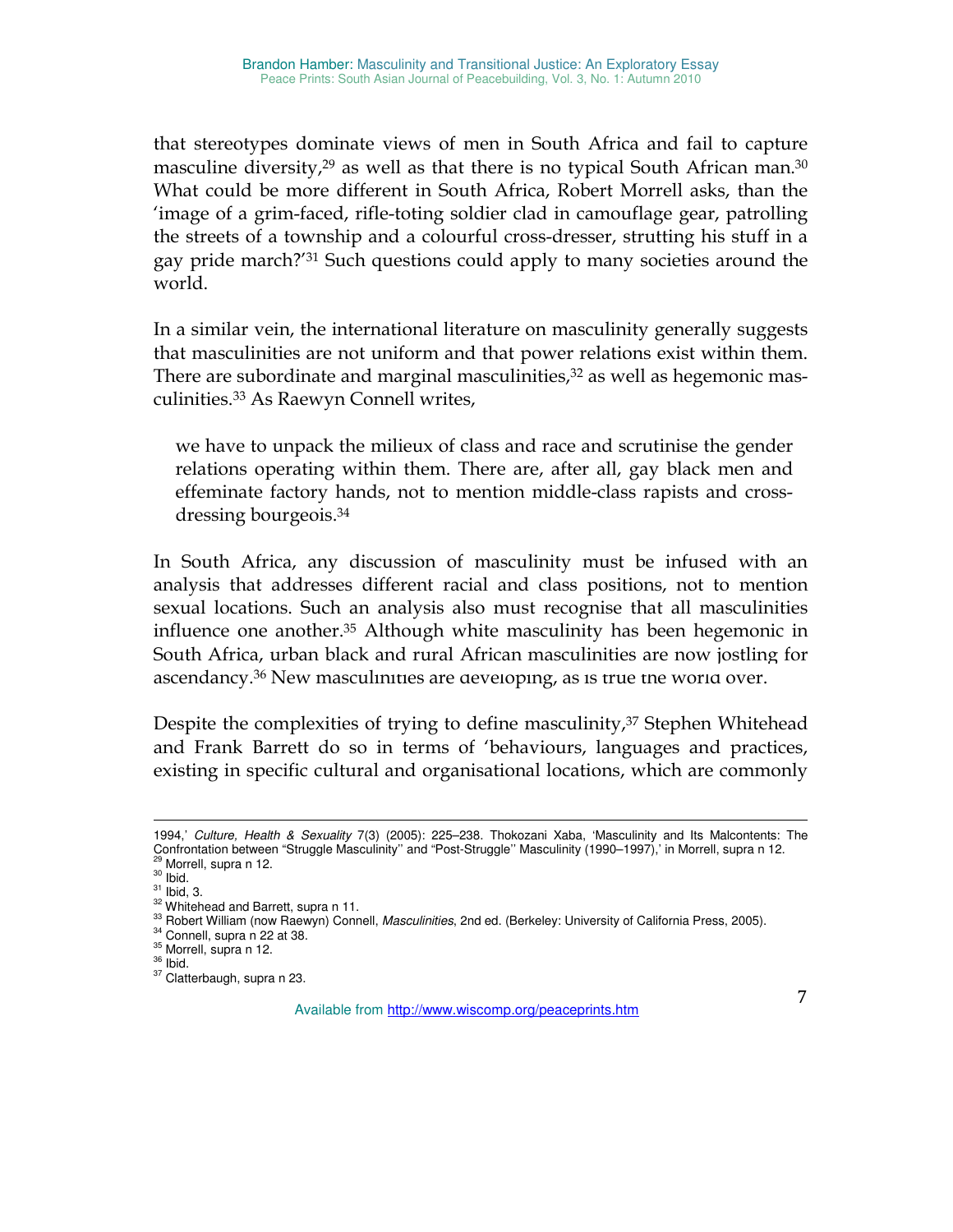associated with males and thus culturally defined as not feminine.'<sup>38</sup> Connell agrees that 'masculinity' does not exist except in contrast with 'femininity' and no masculinity arises except in a system of gender relations.<sup>39</sup> Masculinity is 'simultaneously a place in gender relations, the practices through which men and women engage that place in gender, and the effects of these practices in bodily experience, personality and culture.'<sup>40</sup> Masculinity can also be ways of 'doing gender,' which are related to a social environment.<sup>41</sup>

Masculinity, for the purposes of this article, is defined as the widespread social norms and expectations of what it means to be a man,<sup>42</sup> or the multiple ways of 'doing male.'<sup>43</sup> Bearing in mind its inherent plurality, 'widespread' needs to be understood in the broadest terms possible. Within transitional justice, and particularly transitional justice mechanisms such as truth commissions or trials, the social norms and expectations under scrutiny are often those developed and shaped during war and its aftermath. Implicit will be the roles of men, and their relationship to women, as combatants and victims of political conflict. Critical masculinity studies would urge one to look beyond this to the positioning of men in a range of social and political settings following conflict.

The ways of 'doing male' are continually changing, shaped not only by the experience of war but also by the shifting social, economic and political context during and after conflict. To fully understand the role of masculinities within the transition from conflict to 'peace,' the continuities between past and present need to be tackled. This is a challenge to many transitional justice processes, which are often founded on liberal legal frameworks that demand the delineation of what is considered political violence and what is not. This kind of delineation has been challenged from a gender perspective. Defining what is conflict and what is non-conflict can result in a lack of emphasis on socio-economic exclusions (which can be seen as a form of structural violence)

<sup>&</sup>lt;sup>38</sup> Whitehead and Barrett, supra n 11 at 15-16.

<sup>39</sup> Connell, supra n 22.

<sup>40</sup> Ibid, 33–34.

<sup>41</sup> Walker, supra n 28 at 237.

<sup>42</sup> Widmer, supra n 13.

<sup>43</sup> Drawing on the work of Connell and Whitehead, cited in Ken Harland, Karen Beattie and Sam McCready, 'Young Men and the Squeeze of Masculinity: The Inaugural Paper for the Centre for Young Men's Studies,' Occasional Paper No. 1 (Belfast: Centre for Young Men's Studies, 2005).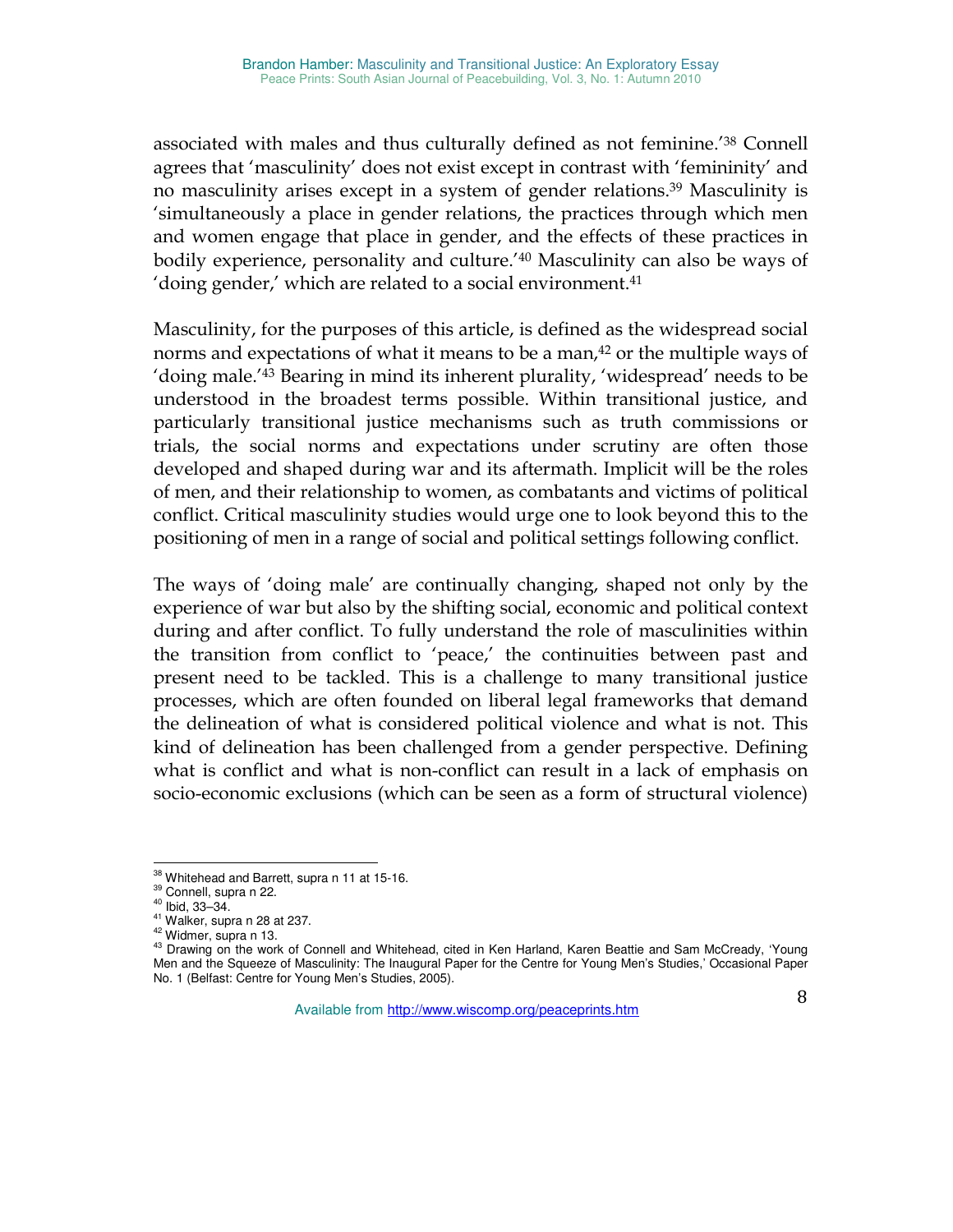or violence deemed private, such as domestic violence.<sup>44</sup> For example, forced marital unions or forced domestic labour have to date not been adequately recognised as human rights violations in reparations debates.<sup>45</sup> The South African Truth and Reconciliation Commission (TRC) was criticised for its narrow focus on individual, physical forms of harm that underplayed the 'everyday' experience of women.<sup>46</sup> A narrow view of violations can lead to a gendered hierarchy of suffering because, generally, more men are directly affected by what is considered conflict-related violence.<sup>47</sup>

## South Africa and Violent Masculinities

Violence against women is a global problem. Survey data reveals that 40, 42, 46 and 60 percent of women report being physically abused regularly in Zambia, Kenya, Uganda and Tanzania, respectively.<sup>48</sup> Studies in the United States show that between 33 and 37 percent of men have demonstrated physical aggression against their female dating partners.<sup>49</sup> In South Africa, a society that has undertaken major transitional justice initiatives as well as numerous policy and legislative interventions focused on addressing violence against women,<sup>50</sup> incidence remain extremely high – it is one of the highest rates in the world for a country not at war.<sup>51</sup> According to police statistics, there were 52,733 reported rapes in South Africa from 2003 to 2004.<sup>52</sup> Domestic violence is more difficult to assess because it is not classified as a separate crime. One study

<sup>&</sup>lt;sup>44</sup> Fionnuala Ní Aoláin, 'Political Violence and Gender During Times of Transition,' Columbia Journal of Gender and

*Law* 15 (2006): 829–850.<br><sup>45</sup> Ruth Rubio-Marín, 'The Gender of Reparations: Setting the Agenda,' in Rubio-Marín, supra n 6.

<sup>46</sup> Fiona C. Ross, Bearing Witness: Women and the Truth and Reconciliation Commission in South Africa (London: Pluto Press, 2003).<br><sup>47</sup> Beth Goldblatt, 'Evaluating the Gender Content of Reparations: Lessons from South Africa,' in Rubio-Marín, supra n

<sup>6.</sup> <sup>48</sup> Katherine Wood and Rachel Jewkes, 'Violence, Rape and Sexual Coercion: Everyday Love in a South African Township,' in Whitehead and Barrett, supra n 11.

<sup>49</sup> Amy Holtzworth-Munroe and Glenn Hutchinson, 'Attributing Negative Intent to Wife Behavior: The Attributions of Maritally Violent Versus Non-violent Men,' Journal of Abnormal Psychology 102 (1993):206–211; Jacquelyn.W.White and Mary P.Koss,'Courtship Violence: Incidence in a National Sample of Higher Education Students,' Violence and Victims 6 (1991): 247–256.

<sup>50</sup> Human Rights Watch has noted, for example, that South Africa had some of the most progressive domestic violence legislation in the world but that it was not being properly implemented. Cited in Shanaaz Matthews and Naeema Abrahams, Combining Stories and Numbers: An Analysis of the Impact of the Domestic Violence Act (No. 116 of 1998) *on Women* (Pretoria: Gender Advocacy Project and Medical Research Council, 2001).<br><sup>51</sup> Wood and Jewkes, supra n 48.

<sup>&</sup>lt;sup>52</sup> It is asserted however that only one in nine cases are actually reported to the police suggesting the figures of actual rape would be substantially higher. See, 'One in Nine: Solidarity with Women Who Speak Out,' http://www.oneinnine.org.za.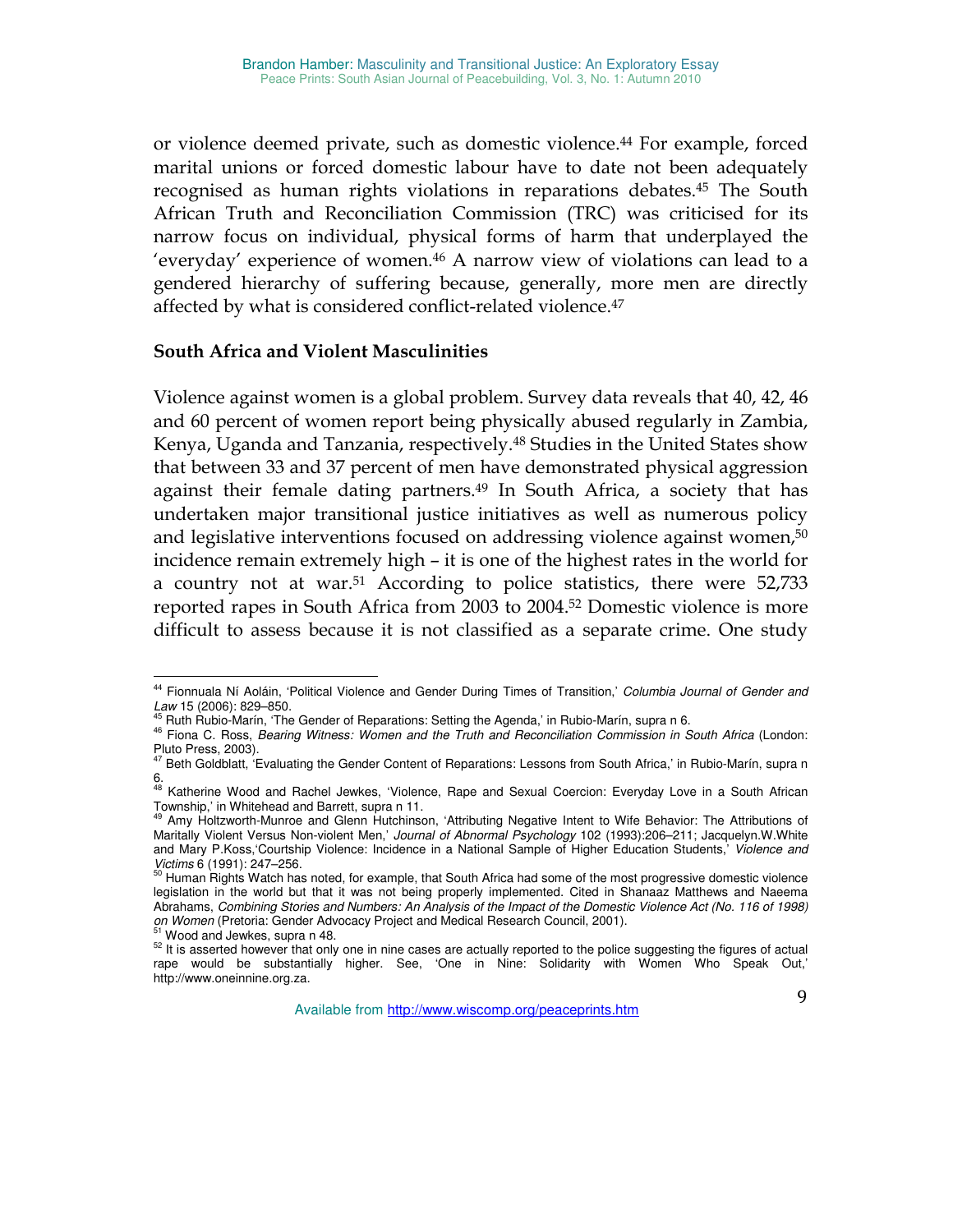found that 50 percent of women in South Africa report experiencing domestic violence, whether physical, emotional or financial,<sup>53</sup> and another that one in four women in South Africa have experienced physical violence from an intimate partner.<sup>54</sup> Levels of intimate femicide are also high. On average, four women are killed per day by an intimate partner in South Africa, or 8.8 per 100,000 women.<sup>55</sup>

Attitudes toward violence against women, especially among men, are also alarming. According to a survey of 2,059 men in the Southern Metropolitan Local Council Area of Johannesburg (an area which includes Soweto, various informal settlements and the central business district), 31 percent of men believe that they can be violent toward women and one in four believes women mean 'yes' when they say 'no' to sexual advances.<sup>56</sup> One in thirteen in the same survey feel that it is acceptable to hit one's wife as a form of punishment if she argues.<sup>57</sup> A more recent countrywide survey found that 10 percent of South Africans feel domestic violence against women could be justified.<sup>58</sup>

When it comes to sexual violence, a household survey of South Africans found that almost two-thirds of men believe women are partly to blame for sexual violence, and 4 percent of women believe forcing sex with a wife or girlfriend is not sexual violence.<sup>59</sup> Nine percent of women surveyed said they are drawn to sexually violent men.<sup>60</sup> Of the male sample, 20 percent said they had had sex with women without their consent, with 6 percent saying that they like 'jackrolling' (a popular term for gang rape) or that it is a game. $61$ 

The connection between poverty and sexual violence is also well established in

<sup>53</sup> Liz Walker, 'Negotiating the Boundaries of Masculinity in Post-Apartheid South Africa,' in Reid and Walker, supra n 28.<br><sup>54</sup> Matthews and Abrahams, supra n 50.

<sup>55</sup> Shanaaz Matthews et al., 'Every Six Hours a Woman Is Killed by Her Intimate Partner: A National Study of Female

Homicide in South Africa,' MRC Policy Brief 5 (Cape Town: Medical Research Council, 2004).<br><sup>56</sup> CIETafrica, *Summary Report South Africa: 1997–2000 Surveys on Sexual Violence* (Johannesburg: CIETafrica, 2000), supra n 56.

 $57$  Ibid.

<sup>&</sup>lt;sup>58</sup> The World Values Survey South Africa, quoted in Sapa/AFP, SA Proud of its Rainbow Nation - Poll,' IOL Online, 27 August 2007, www.iol.co.za.

<sup>&</sup>lt;sup>59</sup> CIETafrica.

 $60$  lbid.

 $61$  Ibid.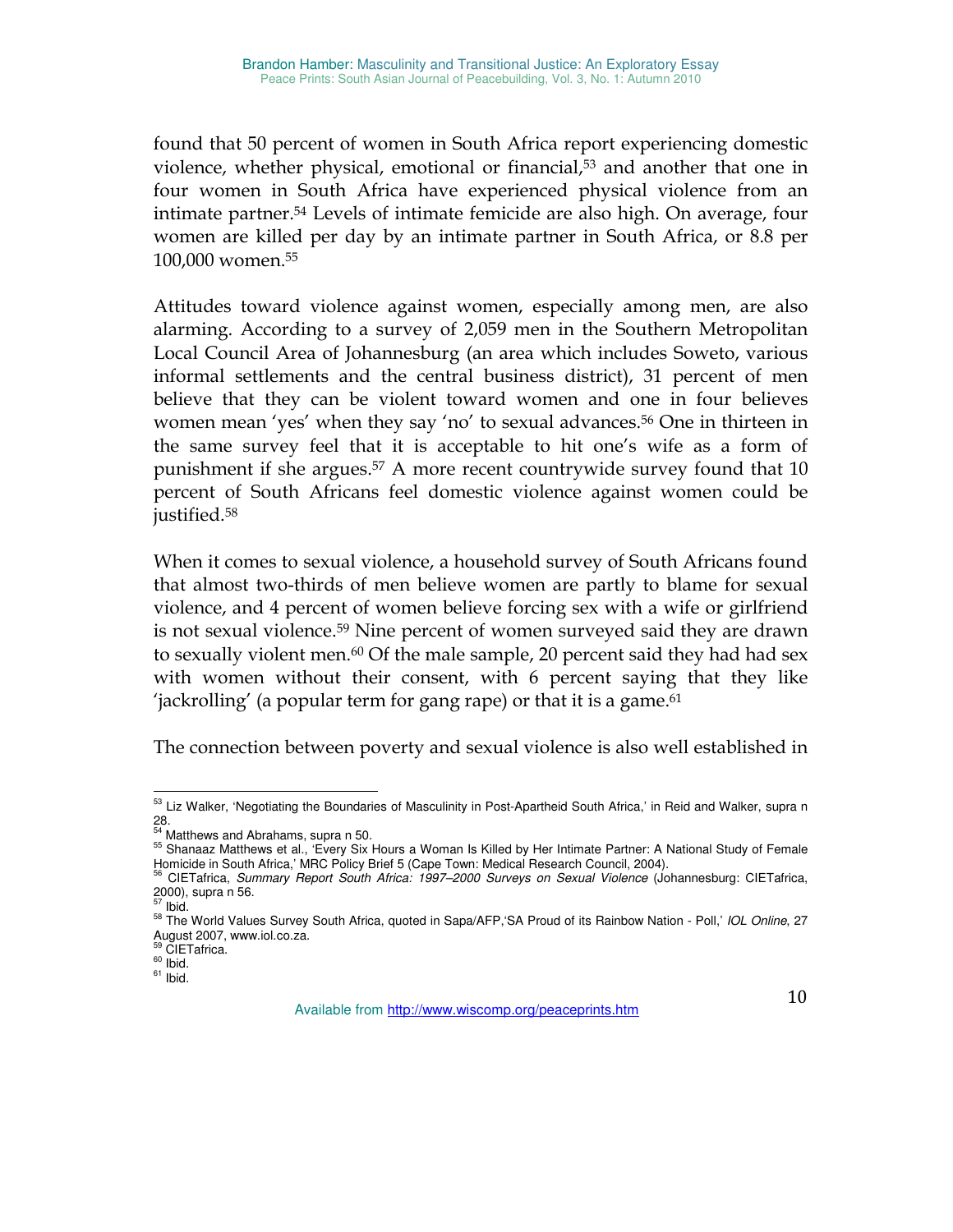South Africa and elsewhere. Although all women surveyed in the South African study above believe they have a right to avoid sexual violence, some 60 percent feel they would accept it if they did not have enough money and 47 percent of respondents said they would allow their children to be abused in the same situation.<sup>62</sup> Rachel Jewkes reviewed studies across the world and concluded that although violence occurs in all socio-economic groups, poverty and associated stress are key contributors to intimate partner violence.<sup>63</sup> Intimate partner violence is more frequent and severe in groups living in poverty.<sup>64</sup> This is likely at least in part a result of the trapping influence of poverty – studies internationally show that women who are better off are more likely to leave abusive relationships.<sup>65</sup>

These statistics, specifically those concerning South Africa, suggest that the TRC had little impact on the physical security of women, let alone their social and economic security. Transitional justice mechanisms obviously cannot do everything. Their success needs to be evaluated within the context of other institutions, such as national human rights institutions or the criminal justice system, and of social, economic and political change more generally. As Rooney notes, however, while transitional justice experts may not be in a position to influence directly what happens to women, they can shape the discourse that determines the potential for transitions to deliver benefits.<sup>66</sup> This leaves one asking whether transitional justice processes, notwithstanding the context in which they unfold, are fulfilling their full potential in terms of preventing violence against women.

This question may sound tangential but it becomes vitally important to transitional justice studies when, as in the South African context, current gender violence is often explained as an extension of the past. It appears, writes Liz Walker, that violent masculinities of the anti-apartheid era have become even more violent in the present South Africa.<sup>67</sup> Thokozani Xaba, for example, argues that there was a 'struggle masculinity'; meaning that young

 $62$  Ibid.

<sup>&</sup>lt;sup>63</sup> Jewkes, supra n 5.

 $64$  Ibid.

<sup>&</sup>lt;sup>65</sup> Amy Farmer and Jill Tiefenthaler, 'An Economic Analysis of Domestic Violence,' Review of Social Economy 55(3) (1997): 337–358.<br><sup>66</sup> Rooney, supra n 2.

<sup>&</sup>lt;sup>67</sup> Walker, supra n 28.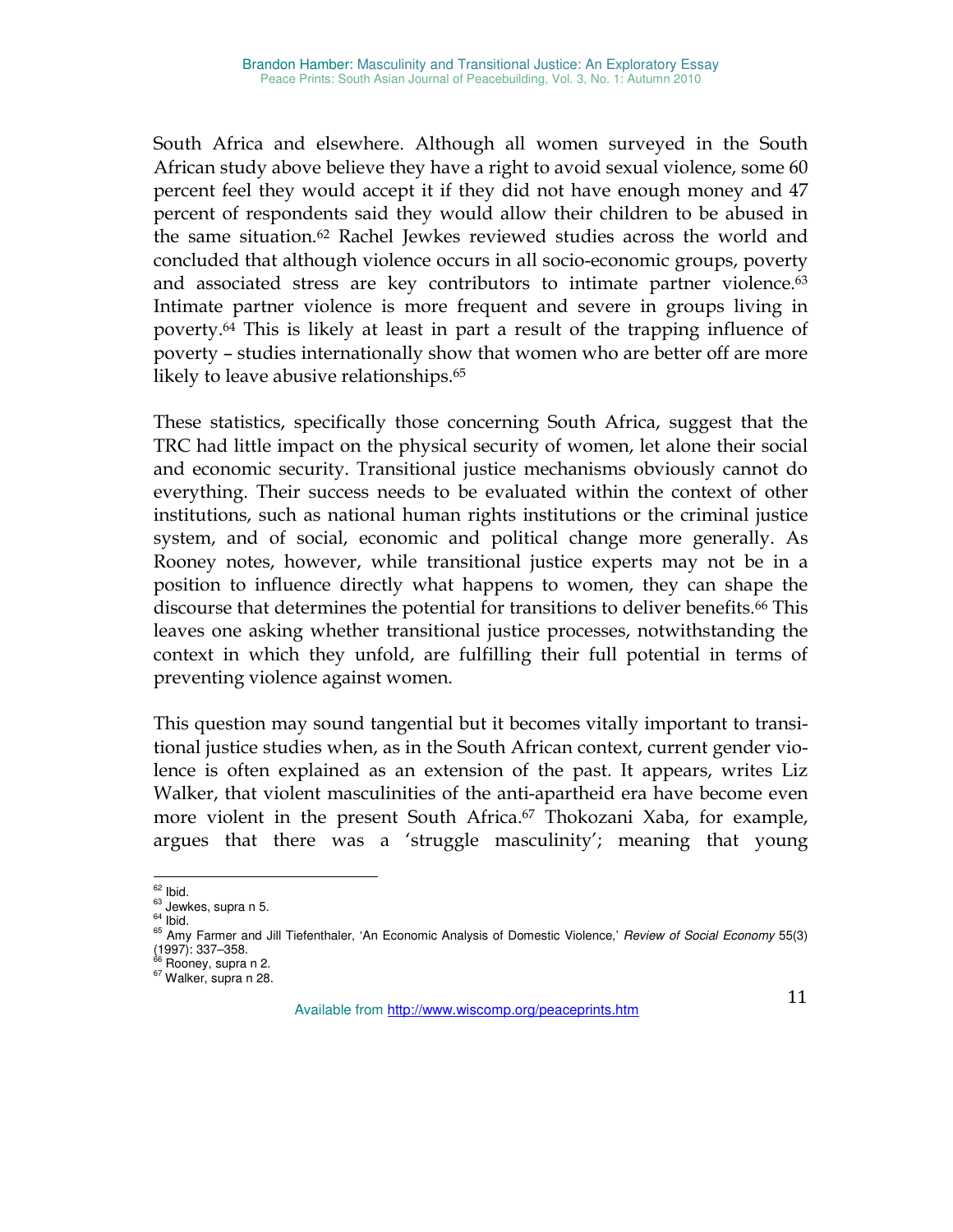impoverished black men who were associated with the anti-apartheid struggle were endowed with respect and status as 'young lions' and 'liberators' within their communities.<sup>68</sup> Their violence was revered, and those in leadership positions were coveted by women, with many having multiple partners.<sup>69</sup> 'Struggle masculinity' considered women fair game<sup>70</sup> and rape was used at times as a way of 'disciplining' women.<sup>71</sup> But the 'struggle' version of masculinity is no longer considered acceptable in the new order, with the result that such men (and those that aspire to this type of masculinity), many of whom are unemployed, find themselves vilified and often on the wrong side of the law for the same reasons that they were considered heroes in the past.<sup>72</sup> Demobilisation can often lead to a sense of emasculation and a resulting desire in some men, both ex-combatants and security forces, to reassert their power through violence.<sup>73</sup> Men whose masculinity is threatened can feel forced to find ways of reasserting their manhood.<sup>74</sup>

Such an analysis on its own however is limited and can feed into stereotyping of ex-combatants – already one of the scapegoats of the new South Africa<sup>75</sup> – and fail to consider their heterogeneous nature.<sup>76</sup> Further, we cannot overestimate the marginalisation and extreme poverty of some ex-combatants in South Africa, and around the world. Poverty and rising expectations have 'proved a tragic mixture of fostering violent masculinities.'<sup>77</sup> This stems from an historical context where violence and masculinity are interconnected and 'partly imprinted in social and economic conditions.'<sup>78</sup> Reviewing a range of

<sup>&</sup>lt;sup>68</sup> Xaba, supra n 28.

 $69$  Ibid.

 $70$  Ibid.

<sup>71</sup> Beth Goldblatt and Sheila Meintjies, 'Dealing with the Aftermath – Sexual Violence and the Truth and Reconciliation Commission,' Agenda 36 (1997): 7–17; Graeme Simpson, Jackasses and Jackrollers: Rediscovering Gender in

*Understanding Violence* (Johannesburg: Centre for the Study of Violence and Reconciliation, 1992).<br><sup>72</sup> Xaba, supra n 28; Graeme Simpson, Brandon Hamber and Noel Stott, 'Future Challenges to Policy-making in Countries in Transition, Presentation to the Workshop' (paper presented at the Comparative Experiences of Policy Making and Implementation in Countries in Transition Workshop, Derry/Londonderry, Northern Ireland, 6–7 February 2001).<br><sup>73</sup> Sasha Gear, *Now That the War is Over: Ex-combatants Transition and the Question of Violence – a Literature* 

Review (Johannesburg: Centre for the Study of Violence and Reconciliation, 2005).

 $^{74}$  Tina Sideris, 'Rape in War and Peace: Social Context, Gender, Power and Identity,' in Meintjies et al, supra n 13.

<sup>&</sup>lt;sup>75</sup> Jacklyn Cock, 'Gun Violence and Masculinity in Contemporary South Africa,' in Morrell, supra n 12; Gear, supra n 73.<br><sup>76</sup> Gear, supra n 73.

<sup>77</sup> Morrell, supra n 28 at 19.

<sup>&</sup>lt;sup>78</sup> Reid and Walker, supra n 28 at 7.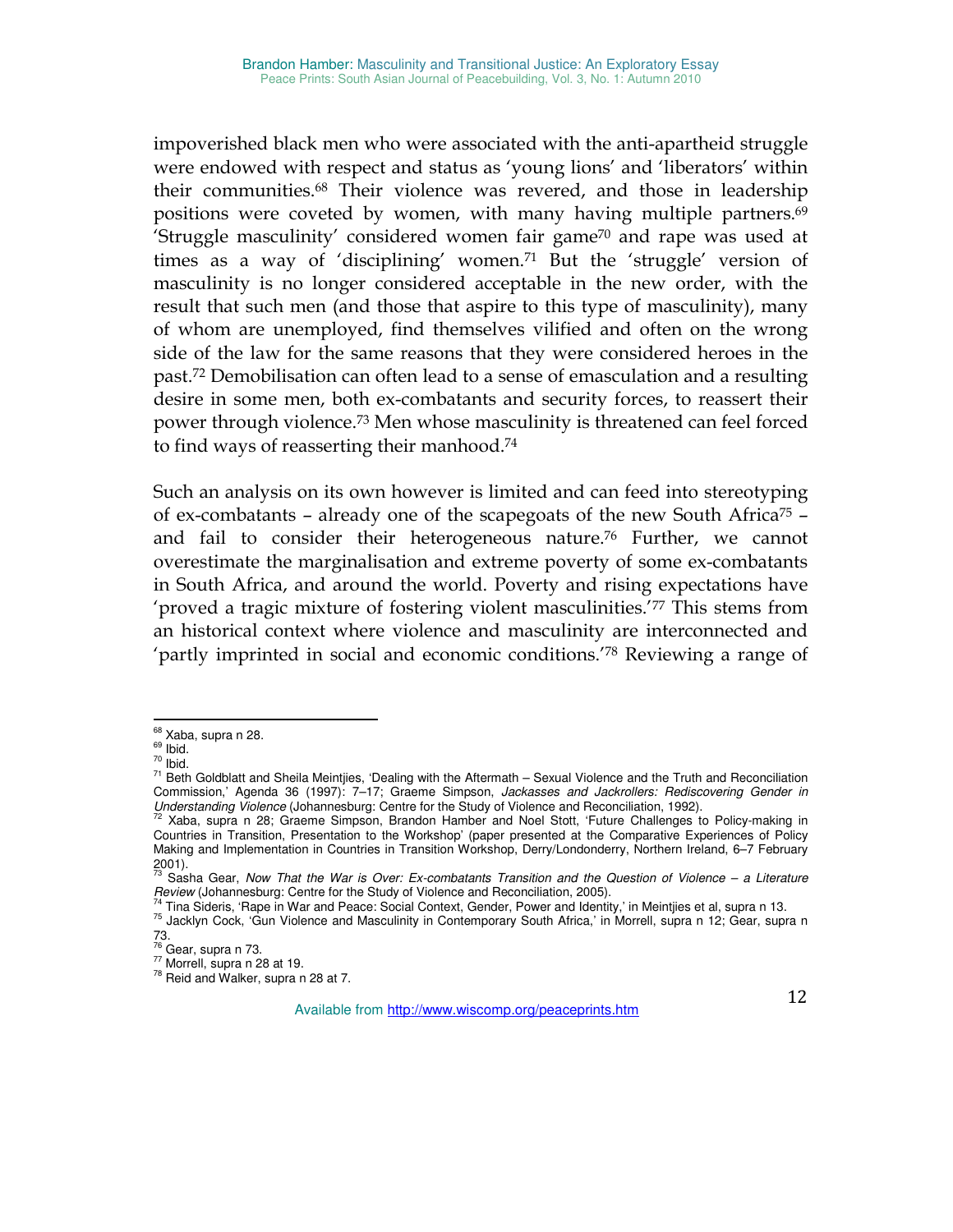literature that explores the link between poverty and masculinity, Jewkes concludes:

Violence against women is thus seen not just as an expression of male powerfulness and dominance over women, but also as being rooted in male vulnerability stemming from social expectations of manhood that are unattainable because of factors such as poverty experienced by men.<sup>79</sup>

We therefore need to guard against a focus merely on the expressions of masculinity, however critical these are, which do not address structural factors such as unemployment and living conditions that exacerbate violent masculinities and the fact that such dispositions are not shared or typical of all ex-combatants, or men for that matter. That said, the point at the core of Xaba's analysis is important; there is some continuity between past and present. This is not restricted to ex-combatants. South Africa's past is steeped in violence, in everyday life and on the sports field, as well as in the anti-apartheid struggle. Many whites sanctioned the use of violence, participating as soldiers, police or in 'ordinary' violence against black workers. The result is that some masculinities are deeply enmeshed with violence.

Research in South Africa has revealed trends to this end. A number of the men interviewed in a recent study seemed to have the strong misapprehension that there had been a dramatic change for women since 1994, in terms of general social and economic security.<sup>80</sup> In reality, 'more women than men continue to

 $79$  Jewkes, supra n 5 at 1424.

<sup>80</sup> The project proposed to assess the impact of political transition on the security of women in South Africa, Northern Ireland and Lebanon by comparing how men and women conceptualise the notion of security. It particularly examined whether the participants had different notions of how women's security was affected by the transition process. The core research team were Brandon Hamber, Paddy Hillyard, Amy Maguire, Monica McWilliams, Gillian Robinson, David Russell and Margaret Ward with research associates Ingrid Palmary at the Centre for the Study of Violence and Reconciliation in South Africa and Mona Khalaf at the American University in Beirut. See, Brandon Hamber et al., 'Discourses in Transition: Re-imagining Women's Security,' International Relations 20(4) (2006): 487–502. In all, 11 focus groups were carried out in South Africa; six all-women groups, four all-men focus groups and one mixed group. A total of 58 participants took part in the focus groups. The six women focus groups were broken down in terms of political campaigners, those in public life, ex-combatants, victims of political violence, those working in NGOs and those involved in economic reconstruction. The four male focus groups included political campaigners, those in public life, ex-combatants and victims of political violence. The mixed group (for logistical reasons) comprised male and female politicians. Twelve interviews with key policymakers were also undertaken. All the male focus group participants were black South Africans, and there were one or two white participants in the women focus groups. Most were from working-class backgrounds, although some of the participants working in NGOs and public life could probably be seen as middle class. The interview and focus group process was carried out by Ingrid Palmary, Sinothile Msomi and Oupa Makhalemele at the Centre for the Study of Violence and Reconciliation in Johannesburg. The above two quotes have been extracted for illustrative purposes from the vast amount of data (one million words from across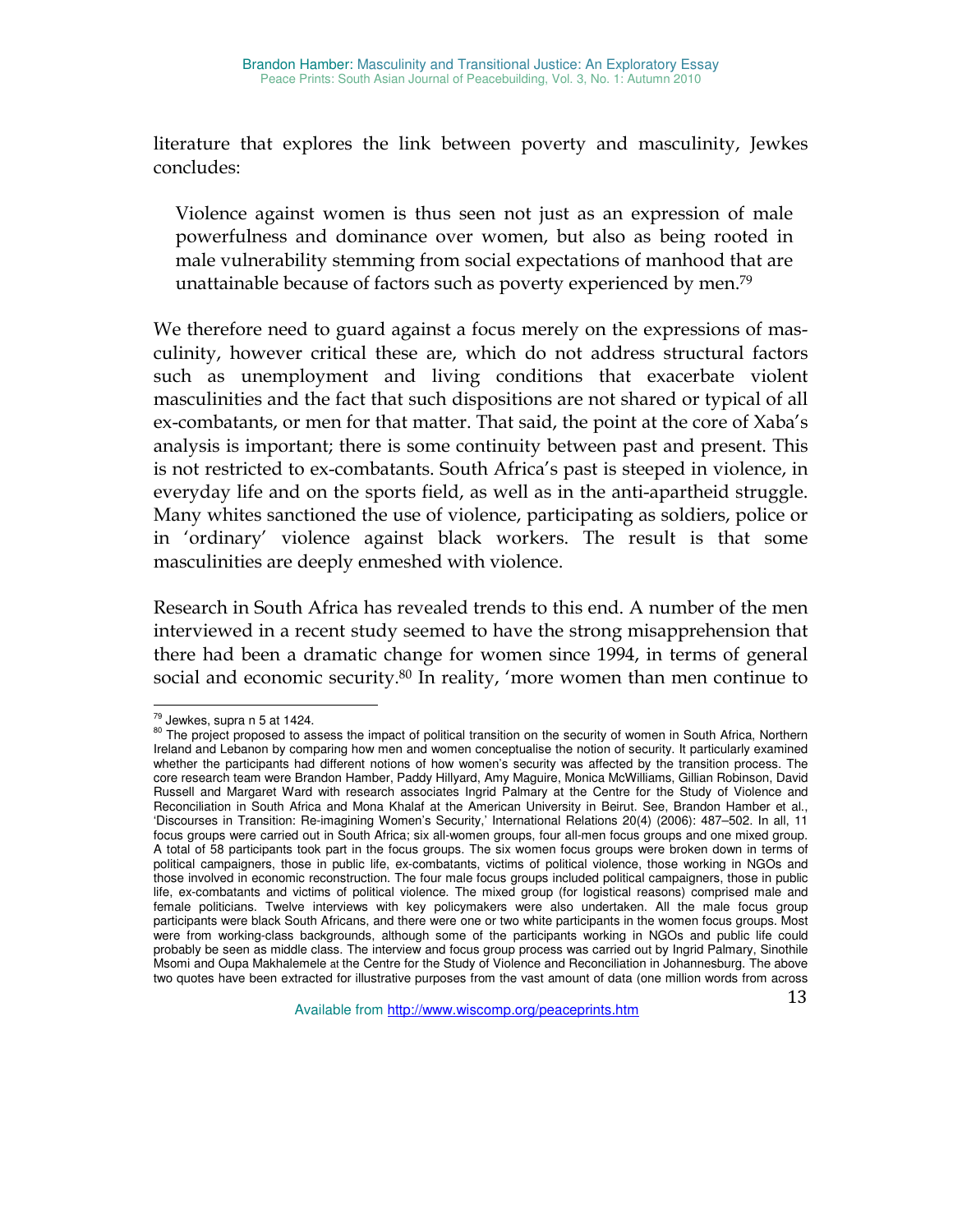live in poverty, greater numbers of women are unemployed and have lower education status than men.'<sup>81</sup> Women interviewed, meanwhile, linked men's perception that women are benefiting from the transition more than them with the challenges to their manhood that men faced, such as unemployment, and with violent behaviour in the home. This was exemplified by the comment of a male participant who directly linked violence against women (by other men, not himself) to the perceived threat of women to men:

So I think that's the reason why you'd find that incidents of violence against women ... not that they were not there in the past ... but right now they are so in the open because it's the only weakness that you can now use against women. You can't use financial resources against them because now they are pretty much earning more than us. So we can't use that, whereas in the past we've had that leverage of saying I am working alone, I don't need your money, but right now you can't say that ... they are looking for another weakness within a woman. And that weakness right now is sexual weakness. That we can always rape you, we can physically show you our strength.

A female participant in the study made a similar point:

[The] more women are empowered, the more aggressive men get because they are losing their space in society. So I think in as much as the law of the country allows women to be empowered that is going to have a spinoff effect on men's behaviour and men's attitudes towards women. In particular those so-called empowered women. They'll always be [the] subject of abuse all over the ... everywhere you go.

Although claims in these interviews cannot be generalised given the size and nature of the sample, they certainly point to trends, especially when read in conjunction with the data on gender violence in South Africa and other studies. Walker's research with men aged 22 to 35 in Alexandra Township

 $\overline{a}$ 

Available from http://www.wiscomp.org/peaceprints.htm

the three contexts) and belie a wider textual analysis of the data in which key themes were coded and extracted. This project has been funded under the UK Economic and Social Research Council New Security Challenges Programme (Ref No. RES-223-25-0066), http://www.incore.ulst.ac.uk/research/projects/rwsst.<br><sup>81</sup> Walker, supra n 28 at 227.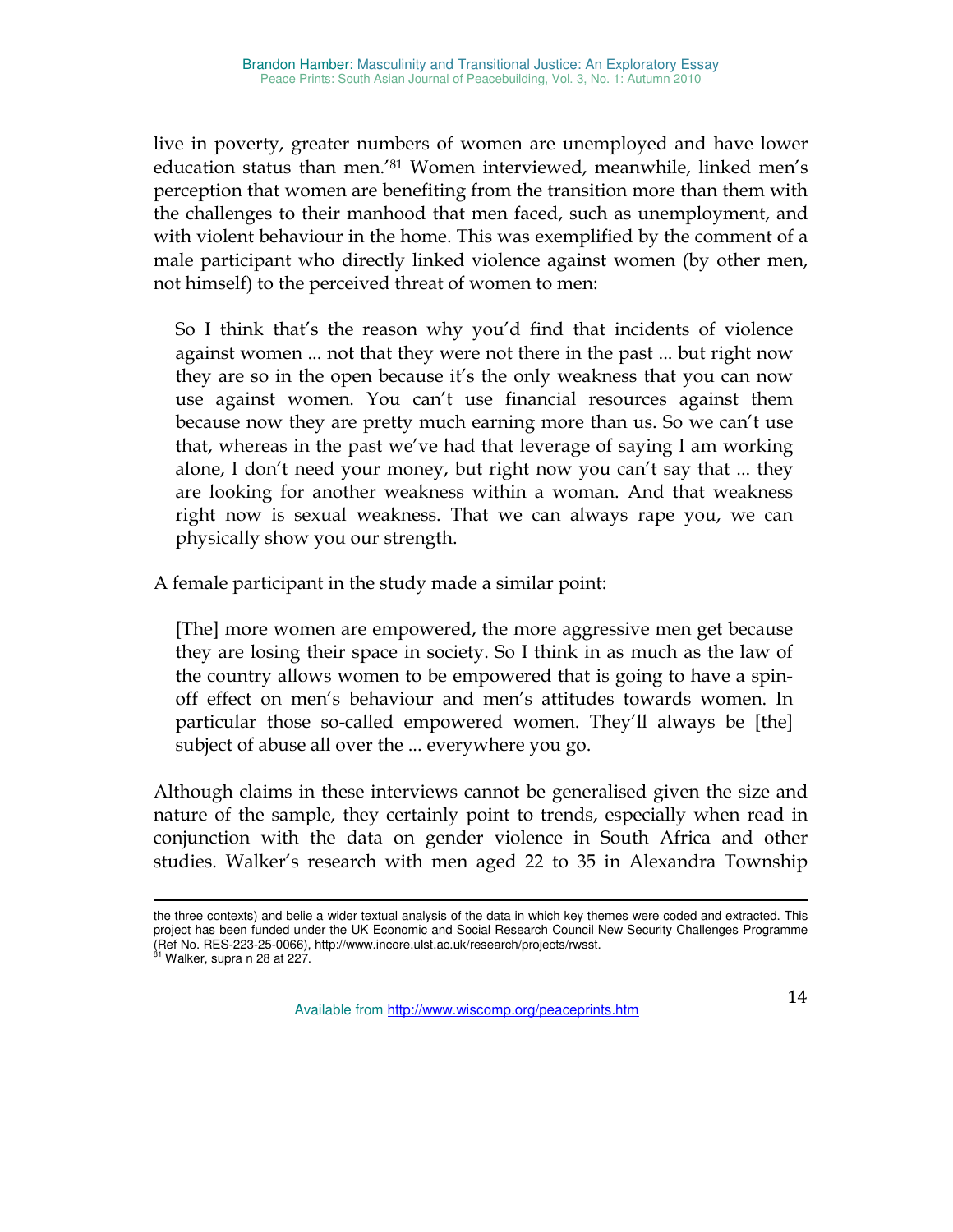elicited remarkably similar comments.<sup>82</sup> For example, some men felt women were being disproportionately advantaged:

Men say, there is a voice for women, what about us? Some believe that the government is treating women much better ... that the government is overdoing it ... when women shout the government listens. Change to men is like taking away their privileges. When things change they fear it, I fear it, because they don't know what will be happening.<sup>83</sup>

The link between this and violence against women is also made:

We are seen as the enemy now. Women are advancing in education, economically. Men feel threatened. I see a lot of women who have gained a lot of confidence in who they are. I know women who provide for themselves now and that threat is actually what maybe [is] evoking a lot of violence. It is that strength, it is that threat of knowing that I can no longer hold onto that same position I held, or my father or my brother held. I suppose you could say I feel weaker. I'm not saying the rape is a new thing but it's playing itself out in why men are being more violent.<sup>84</sup>

These narratives point to a security-insecurity cycle; some of the advances in the security of women, in social, political and egalitarian terms, even if not completely realised, have led to other physical insecurities for them. This, of course, is not to say that there should be no such advances. Rather, it highlights the complex interplay among security, insecurity and masculinity, and its highly gendered nature.

Men's identity, argues Tina Sideris, can emerge from conflict more damaged than women's.<sup>85</sup> Since many women have to develop survival strategies throughout the war, they are often better equipped to deal with the aftermath.<sup>86</sup> Traditional gender roles are also often disrupted during conflict, with some women who had previously been excluded from public life

 $82$  Ibid.

<sup>83</sup> Ibid, Interview, 11 June 2002.

<sup>84</sup> Ibid, Interview, 25 April 2002.

<sup>&</sup>lt;sup>85</sup> Tina Sideris, 'Problems of Identity, Solidarity and Reconciliation,' in Meintjies, et al, supra n 13.

<sup>86</sup> Ibid.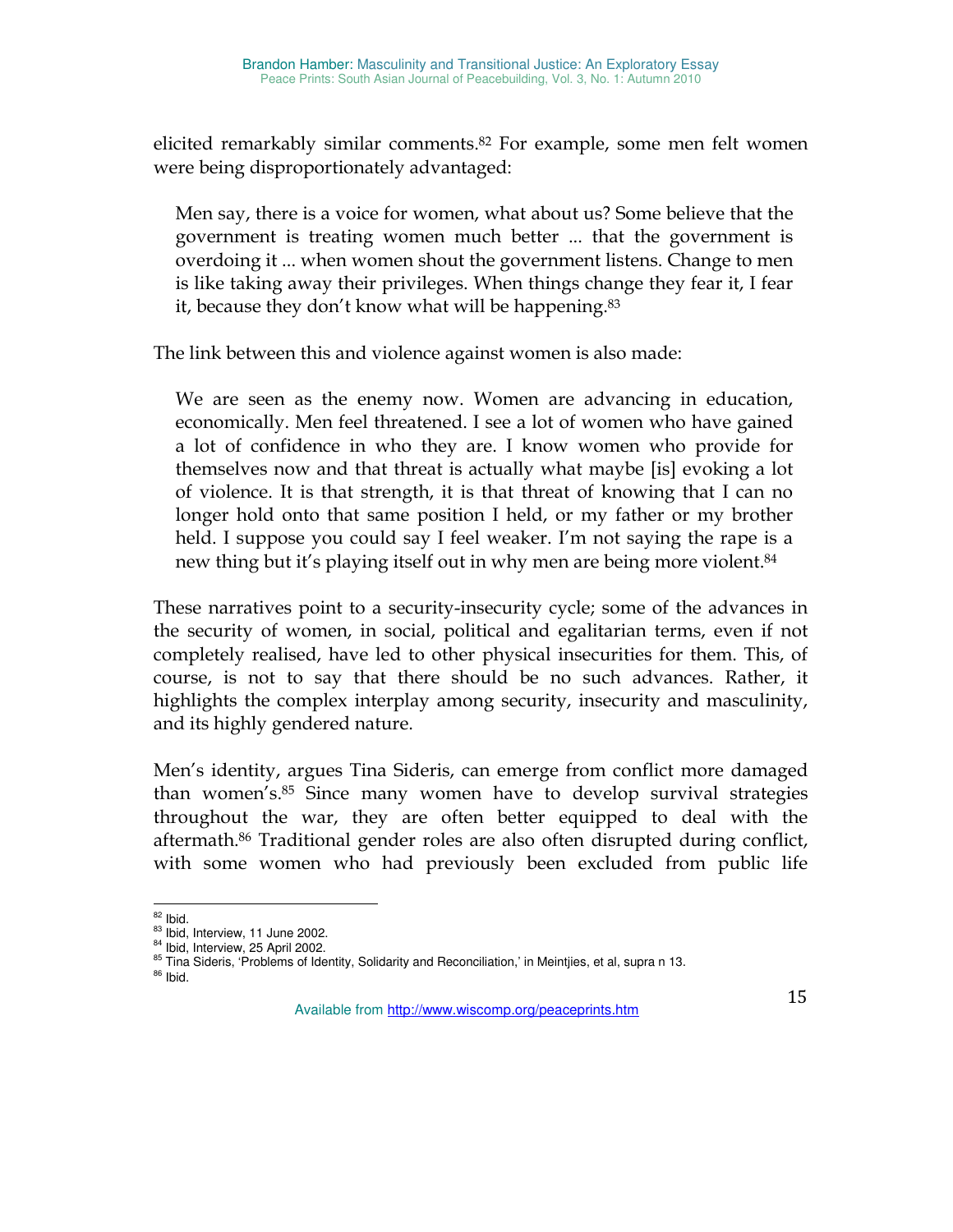becoming economic providers, leaders and activists.<sup>87</sup> Men can feel threatened by the survival of women and try to reassert their manhood in the spaces where they can, most typically in intimate relationships. <sup>88</sup> This may be one of the reasons why women in a number of societies fail to consolidate wartime gains as men reassert their claims, often violently.<sup>89</sup>

Research in psychology contends that masculine socialisation results in men feeling intense pressures to abide by gender-role norms and expectations.<sup>90</sup> Studies show that when masculine norms are challenged, 'gender-role stress'<sup>91</sup> is experienced by some men, which can lead to verbal abuse or violence.<sup>92</sup> However, as Isak Niehaus writes in reflecting on rape, we should not confuse an analysis that relates men's social positioning and violence with a simplistic conception of male violence as merely an expression of patriarchy.<sup>93</sup> It is often the fantasies of powerful identities inscribed in gender hierarchies and emotionally invested in by men that fuel male violence. Violence may ensue when investments are thwarted, when others refuse to take certain subject positions or when men face contrary expectations of identity.<sup>94</sup> The picture is complicated by the fact of multiple masculinities. Feminism has long argued that men collectively have power over women, while critical masculinity studies show that

not all men have the same amount of power or benefit equally from it, and that power is exercised differently depending on the location and the specific arrangement of relations which are in place.<sup>95</sup>

<sup>87</sup> Meredith Turshen, 'Women's War Stories,' in What Women Do in Wartime, ed. Meredith Turshen and Clotilde Twagiramariya (London: Zed Books, 1998).

<sup>88</sup> Sideris, supra n 87.

<sup>89</sup> Meintjies, et al, supra n 13.

<sup>90</sup> Todd M. Moore and Gregory L. Stuart, 'Effects of Masculine Gender Role Stress on Men's Cognitive, Affective, Physiological and Aggressive Responses to Intimate Conflict Situations,' Psychology of Men & Masculinity 5(2) (2004):

<sup>132–142.&</sup>lt;br><sup>91</sup> Joseph H. Pleck, 'The Gender Role Strain Paradigm: An Update,' in *A New Psychology of Men*, ed. Robert F. Levant and William S. Pollack (New York: Basic Books, 1995); Joseph H. Pleck, The Myth of Masculinity (Cambridge, MA: MIT Press, 1981).

<sup>92</sup> Richard M. Eisler, 'The Relationship between Masculine Gender Role Stress and Men's Health Risk: The Validation of a Construct,' in Levant and Pollack; Todd M. Moore and Gregory L. Stuart, 'A Review of the Literature on Masculinity and Partner Violence,' Psychology of Men & Masculinity 6(1) (2005): 46-61.

<sup>93</sup> Isak Niehaus, 'Masculine Domination in Sexual Violence: Interpreting Accounts of Three Cases of Rape in the South African Lowveld,' in Reid and Walker, supra n 28.<br><sup>94</sup> Ibid.

<sup>95</sup> Morrell, supra n 28 at 9.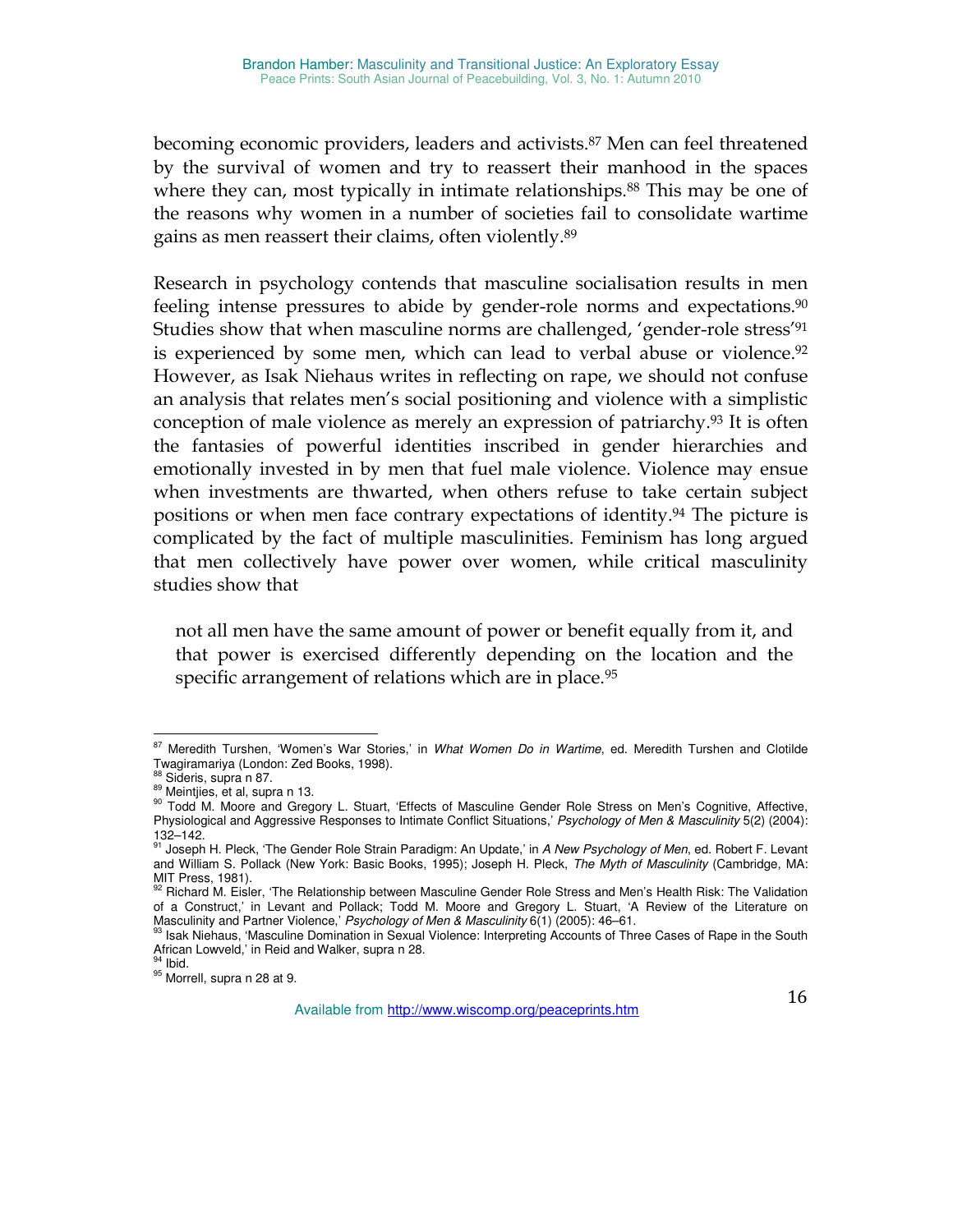## Masculinity and Transitional Justice: A New Agenda

I argue that masculinity should be considered a cross-cutting issue in transitional justice. As a point of departure for future work, I suggest that four broad areas need to be explored. First, more research is needed to advance a more sophisticated approach to masculinity and transitional justice. A focus on masculinity should not be used to undermine services to female victims or a focus on the needs of women.<sup>96</sup> Yet the lack of rigorous studies, debate and policy direction on the role of men in the perpetuation of violence, political or otherwise, is a threat to the security of women. As Colleen Duggan notes in the foreword to a recent book on gender and reparations, further study is needed on 'how men deal with their own compromised masculinity in the face of adversity, since this has a direct impact upon women's long-term chances for recovery and empowerment.'<sup>97</sup> In other words, a more thorough analysis is required of the interrelationship between men, masculinity and the insecurity of women post-transition. Central is the 'need to critique practices and policies which fuel and flow from violent masculinities.'<sup>98</sup> This, in turn, should inform how we construct transitional justice institutions, the discourse with which we infuse them, how they deal with men and the issue of masculinity and how they affect gender relations.

Second, we must consider the impact of transitional justice processes on men. If we are to understand the role of men as the perpetrators of the majority of violence during political conflict and after it (albeit, purportedly, in a different form, such as domestic violence), we must address how we hold men accountable before, during and after transition. We thus need a more complex understanding of changing masculinities, transitional justice processes and their relationships to transition and post-conflict social reform. We must move beyond the idea of simply reforming the male psyche in an individualistic way. It is important to address the societal structures that influence the violent attitudes of many men. Attitudinal change is critical and undervalued in transitional justice, which is often legally driven and focused on larger questions of civil and political rights.<sup>99</sup> A concern with masculinity should not

<sup>96</sup> Colleen Duggan, 'Foreword,' in Rubio-Marín, supra n 6.

 $97$  Ibid, 18.

<sup>98</sup> Morrell (1998) cited in Cock, supra n 74 at 54.

<sup>99</sup> Ní Aoláin, supra n 44.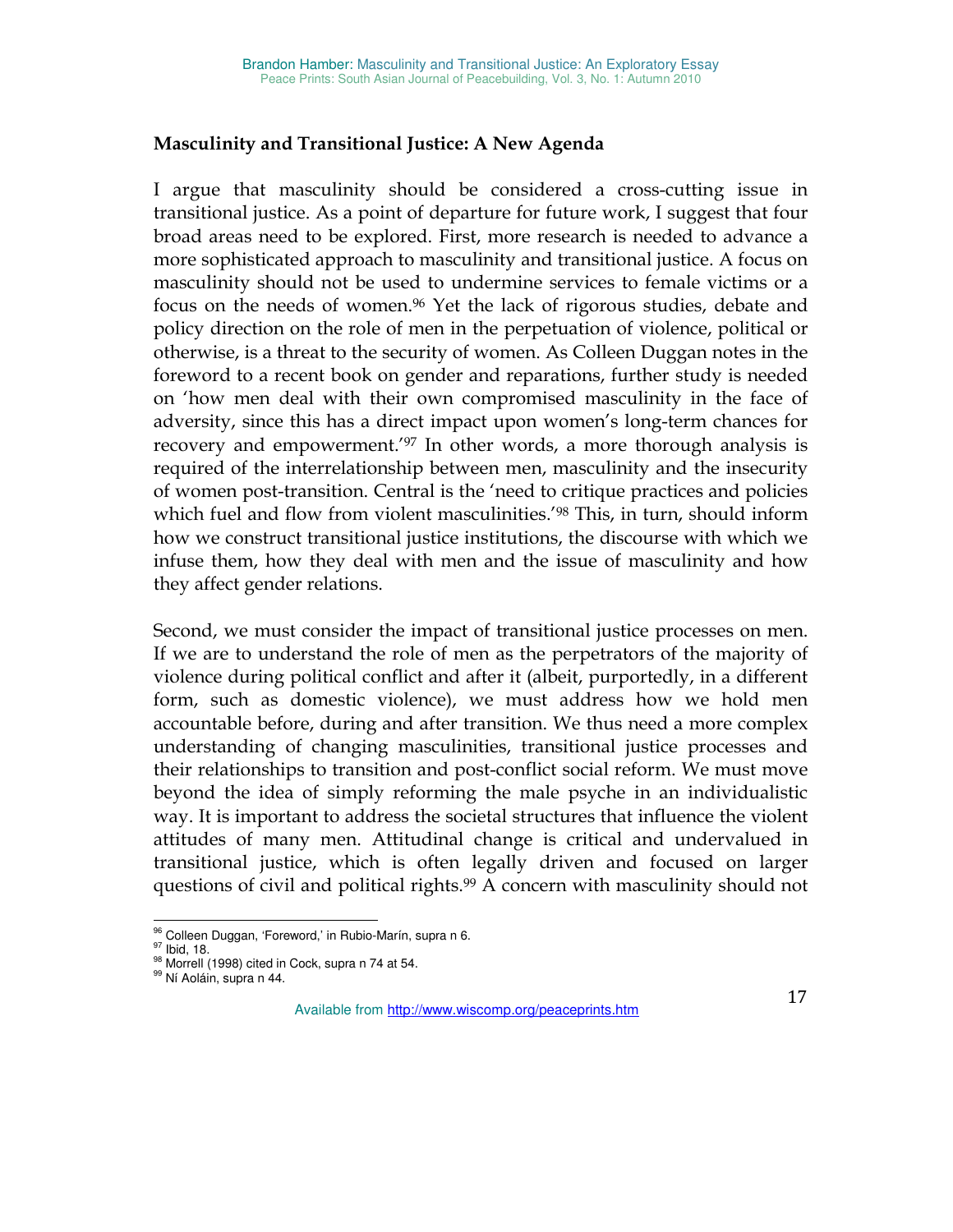be equated with talking about masculinity in transitional justice as 'men's issues' or with asking bland questions like 'where are the men in transitional justice?'. Men should not be considered an interest group with a focus on men's needs alone. Rather, masculinity should be seen as central to how we conceptualise the outcomes that transitional justice processes can deliver in terms of gender justice more broadly and women's security in particular. The focal point needs to be on how violent masculinities endure post-transition and how transitional justice mechanism can be structured to impact upon this.

Overly stressing the needs of 'men' at the expense of considering the place of masculinity in transitional justice and a web of gendered relationships could have negative results, such as the spawning of inwardly focused men's movements around transitional justice processes. As Ross Haenfler argues, men's movements often lack a feminist understanding of structural inequality, the intentional involvement of women or a thorough comprehension of the gendered nature of society.<sup>100</sup> Jacklyn Cock contends that new gender identities

cannot be achieved through equal rights feminism – a stunted feminism which focuses on specific issues such as women's access to armies and combat roles. Nor can it be achieved through a radical feminism which focuses narrowly on domestic violence against women. Nor can it be achieved by women acting alone.<sup>101</sup>

In the final instance, any analysis of masculinity and its relationship to transitional justice needs to recognise multiple masculinities. This should not be used to dilute a focus on violent masculinities. Anti-sexist male politics and challenges to violent masculinities, or gender transformation more broadly, at least at this stage, must become a source of disunity among men, not one of solidarity,<sup>102</sup> and include the intentional involvement of women.<sup>103</sup> Points of rupture between dominant masculinities and emerging new masculinities should be continually highlighted and explored. These should be accentuated

<sup>&</sup>lt;sup>100</sup> Ross Haenfler, 'Manhood in Contradiction: The Two Faces of Straight Edge,' Men and Masculinities 7(1) (2004): 77–99. <sup>101</sup> Cock, supra n 74 at 54.

<sup>&</sup>lt;sup>102</sup> Connell, supra n 33.

<sup>103</sup> Haenfler, supra n 100.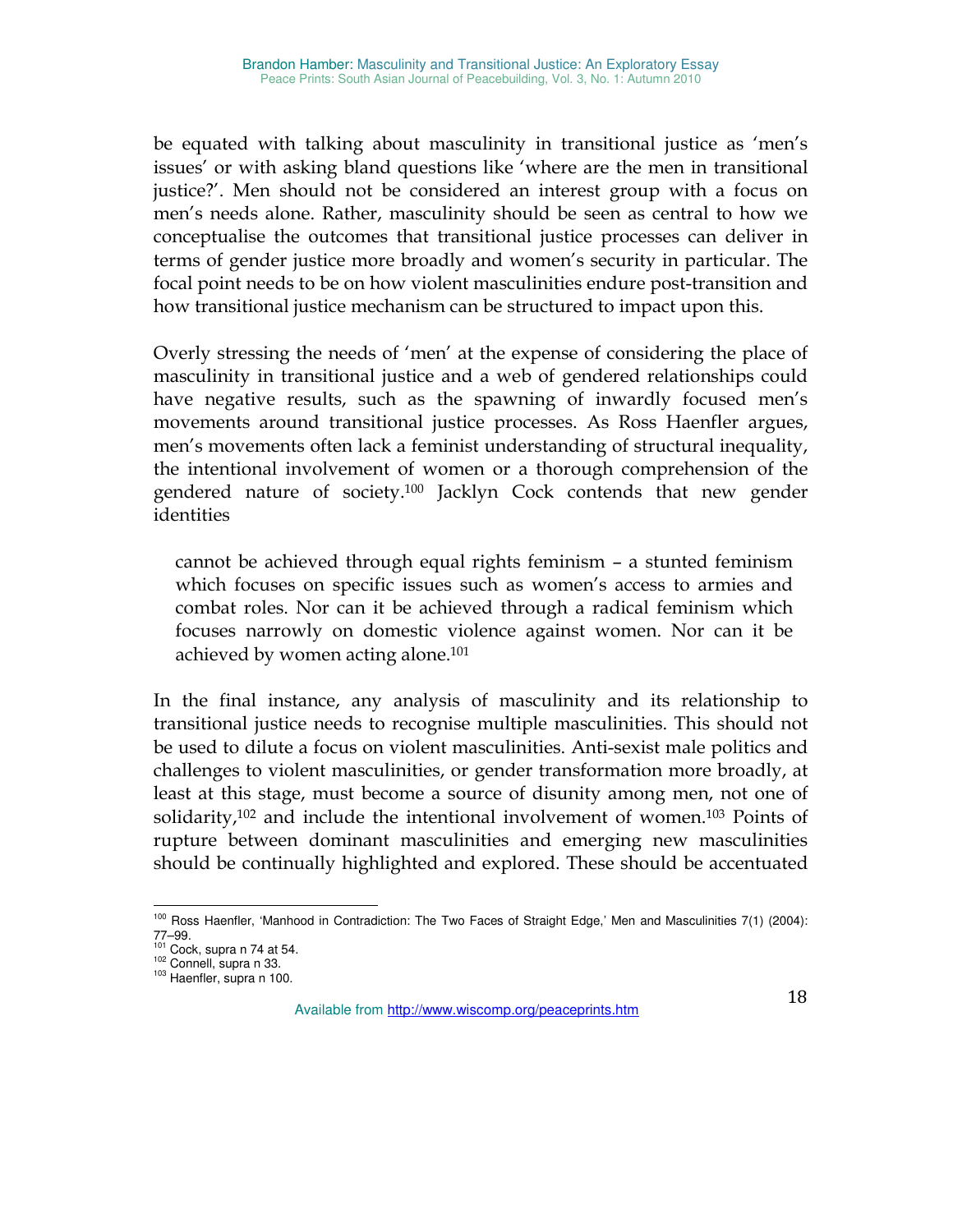to increase contestation between masculinities, seeking change through confrontation. In other words, both a structural analysis and a more comprehensive understanding of the interrelationships between men and women, and among men are needed. A robust debate should begin among transitional justice experts themselves as to how best to approach the issue of masculinity if transitional justice mechanisms are to influence post-conflict violence and gender inequities.

Third, the international literature suggests that a theory of masculinity and transitional justice cannot be built on the 'crisis in masculinity' discourse. This discourse assumes that men have been reduced to being confused, dysfunctional and insecure because of (i) rampant consumerism; (ii) women's, and more particularly feminism's, assault on male bastions of power; and (iii) the now widespread social and cultural disapproval of traditional displays of masculinity.<sup>104</sup> Contemporary masculinity research generally questions the notion of 'crisis,' with its implication that there is one, fixed masculinity.<sup>105</sup> The word 'crisis' implies a coherent system of some kind, and this is an illogical way of thinking about a configuration of practices within a system of gender relations.<sup>106</sup> Others argue that the use of the crisis discourse implies that male identity is a fragile and tentative thing, which makes it almost impossible to talk about masculinity without implying it has a substantive base.<sup>107</sup> Furthermore, to convey that traditional masculinities are in crisis implies they are disappearing, whereas 'aggressive masculinity is alive and well.'<sup>108</sup> Aggressive masculinities are visible in the rituals of neo-Nazis, paramilitary groups and the military, as well as in films, on television and on the sports field.

Recent changes for men (and women) have been historically significant, and changes within a transitional society are doubly challenging, but Whitehead and Barrett warn against the trap of equating changes in men's experiences

<sup>&</sup>lt;sup>104</sup> Whitehead and Barrett, supra n 11.

<sup>105</sup> Connell, supra n 22.

 $106$  Ibid.

<sup>107</sup> Brittan, supra n 25.

<sup>108</sup> Whitehead and Barrett, supra n 11 at 7.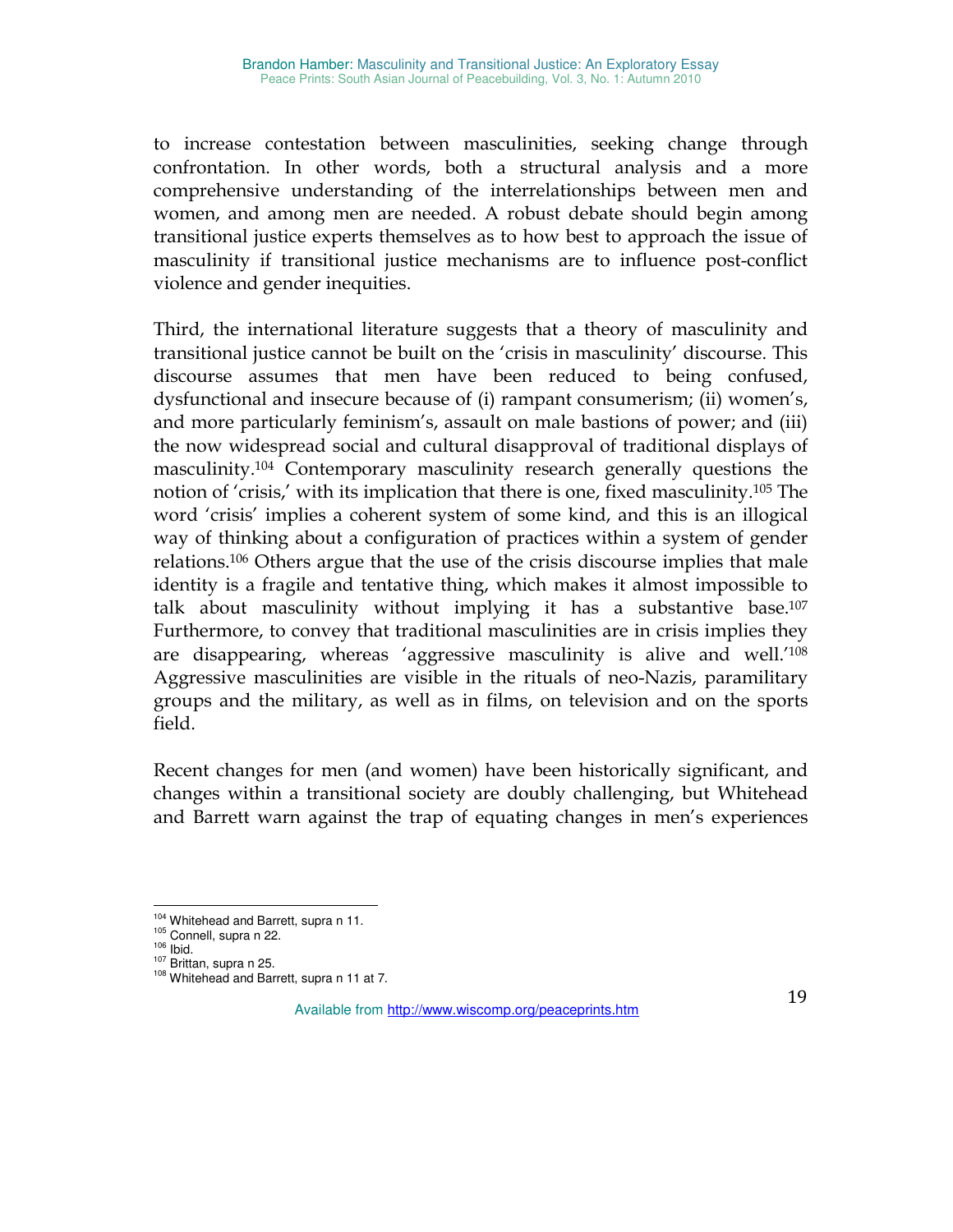and opportunities with a 'crisis in masculinity.'<sup>109</sup> Masculinity may well be in crisis, but not in the way popularly perceived.<sup>110</sup> As Tim Edwards suggests:

Some men are suffering or will in all likelihood suffer some experience of crisis on some level, whether in relation to loss of employment prospects, despair as to their future, rising demands from women in their personal lives, frustration at perceived inequalities with other men, or all of these.<sup>111</sup>

In the South African context, Walker prefers to talk about masculinities being disturbed and destabilised since 1994.<sup>112</sup> Others talk about the disruption and transformation of masculinities not as an overall crisis but rather as tendencies toward crisis.<sup>113</sup>

A contextual analysis recognises that male cries of insecurity do not come out of thin air but that they are the product of a social and political context in which gender is integrally linked with power and changing power relations in a myriad of ways. These power balances are themselves linked to transitional politics and to the transitional justice mechanisms put in place to deal with violence. As power relations begin to shift and struggles intensify, or when new and powerful discourses of equality emerge, as in the South Africa case, there will be different responses. Some men acquiesce (reluctantly), other men embrace change and still others resist. We need to understand the nature of these reactions by recognising that men's expressions of insecurity, which might lead to violent behaviour, are deeply gendered psycho-social-political phenomena that require attention.

Finally, we cannot divorce questions of accountability for human rights violations from the fact that most perpetrators of violence are men and that violence against women seldom stops once the conflict is over as it is deeply intertwined with violent masculinities. Truth commissions, as one transitional justice tool, often are committed to uncovering the truth about the past so 'it' will not happen again. However, exactly what 'it' means is generally not

 $\overline{a}$  $109$  Ibid.

<sup>110</sup> Edwards, supra n 18.

 $111$  Ibid, 16.

<sup>112</sup> Walker, supra n 28.

<sup>113</sup> Connell, supra n 33; Connell, supra n 22; Edwards , supra n 18.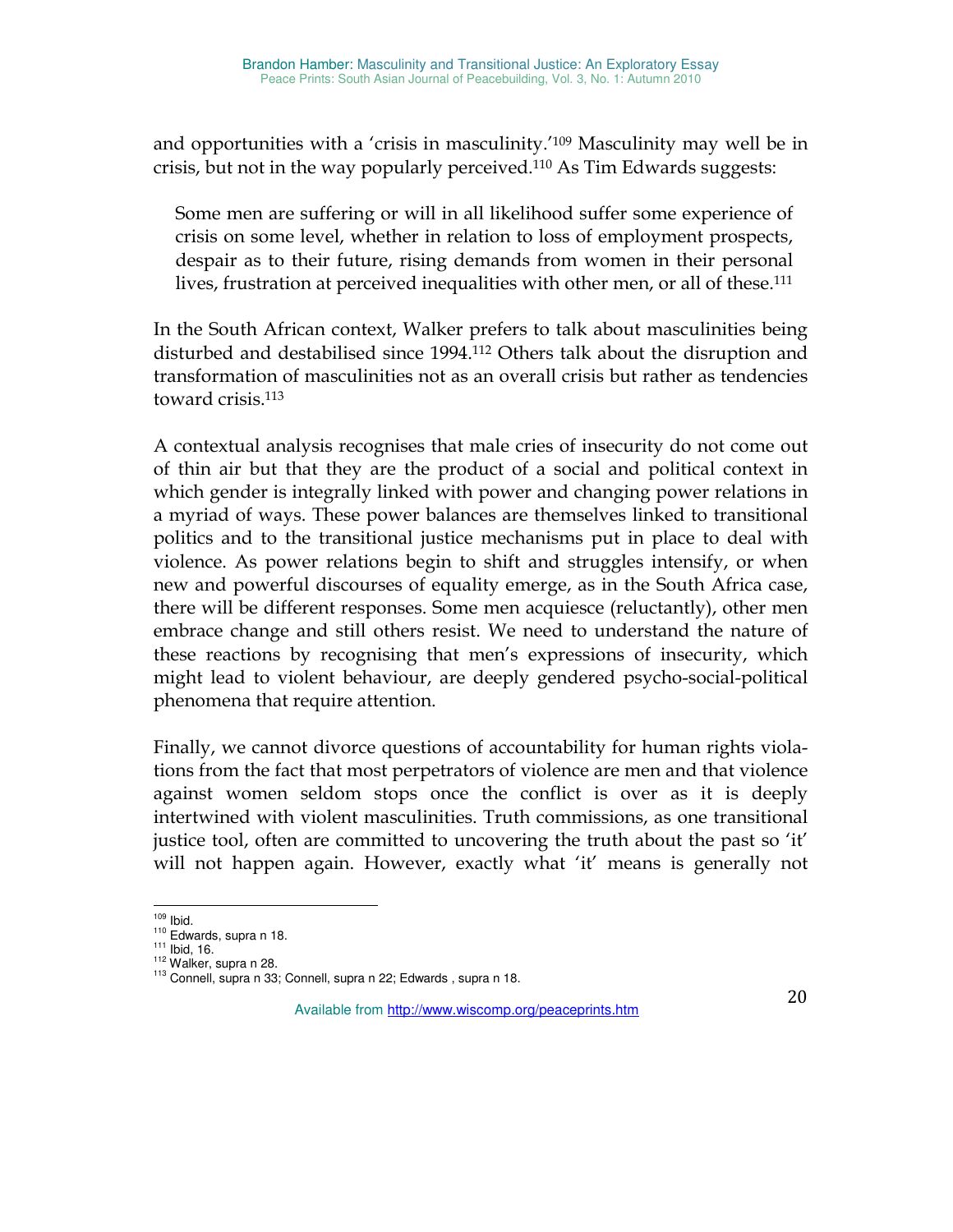defined. If 'it' means politically motivated human rights violations, truth commissions may have some preventive effect by highlighting in detail what transpired in the name of politics. If 'it' means human rights violations of all types (which one has to assume is part of entrenching a human rights culture, another aim of most truth commissions), there is little evidence to date that the lessons of truth commissions extend to the post-conflict society.<sup>114</sup> This is starkly evident when it comes to violence against women in transitional societies, and specifically in South Africa.

Transitional justice literature has been criticised for embracing a simplistic liberal notion of moving 'from' male-defined political violence 'to' a liberal democratic framework.<sup>115</sup> A binary view of transition fails to recognise the multiple layers of power that exist within society and the continuities between past and present. This is important when considering gender violence before, during and after conflict. More recent truth commissions have given space for women to talk of such violence publicly, but this may create a disconnect between what is defined as being about the transition and the 'everyday' violence women experience at home and in the community.<sup>116</sup> The end of violence and the start of political reform, including transitional justice mechanisms primarily concerned with civil and political rights, are insufficient in dealing with the harms suffered by many women before and after the cessation of hostilities.<sup>117</sup> They also do not address how violent masculinities perpetuate these harms. This places an onus on transitional justice processes to move beyond concern only with the public realm, accountability processes, legal and institutional rebuilding or formal equality to consider continued injustices in the private sphere.<sup>118</sup> The study of masculinity is integral to this shift.

In addition, an analysis of masculinity and its relationship to transitional justice processes should recognise the complexities of individual and socio-

<sup>114</sup> Hamber, supra n 1.

<sup>&</sup>lt;sup>115</sup> Bell and O'Rourke, supra n 4.

<sup>116</sup> Fionnuala Ní Aoláin and Catherine Turner, 'Gender, Truth and Transition,' UCLA Women's Law Review 16 (2007): 229–279.

<sup>&</sup>lt;sup>117</sup> Ní Aoláin, supra n 44.

<sup>118</sup> Vasuki Nesiah, 'Discussion Lines on Gender and Transitional Justice: An Introductory Essay Reflecting on the ICTJ Bellagio Workshop on Gender and Transitional Justice,' Columbia Journal of Gender and Law 15 (2006); Ní Aoláin, supra n 44.